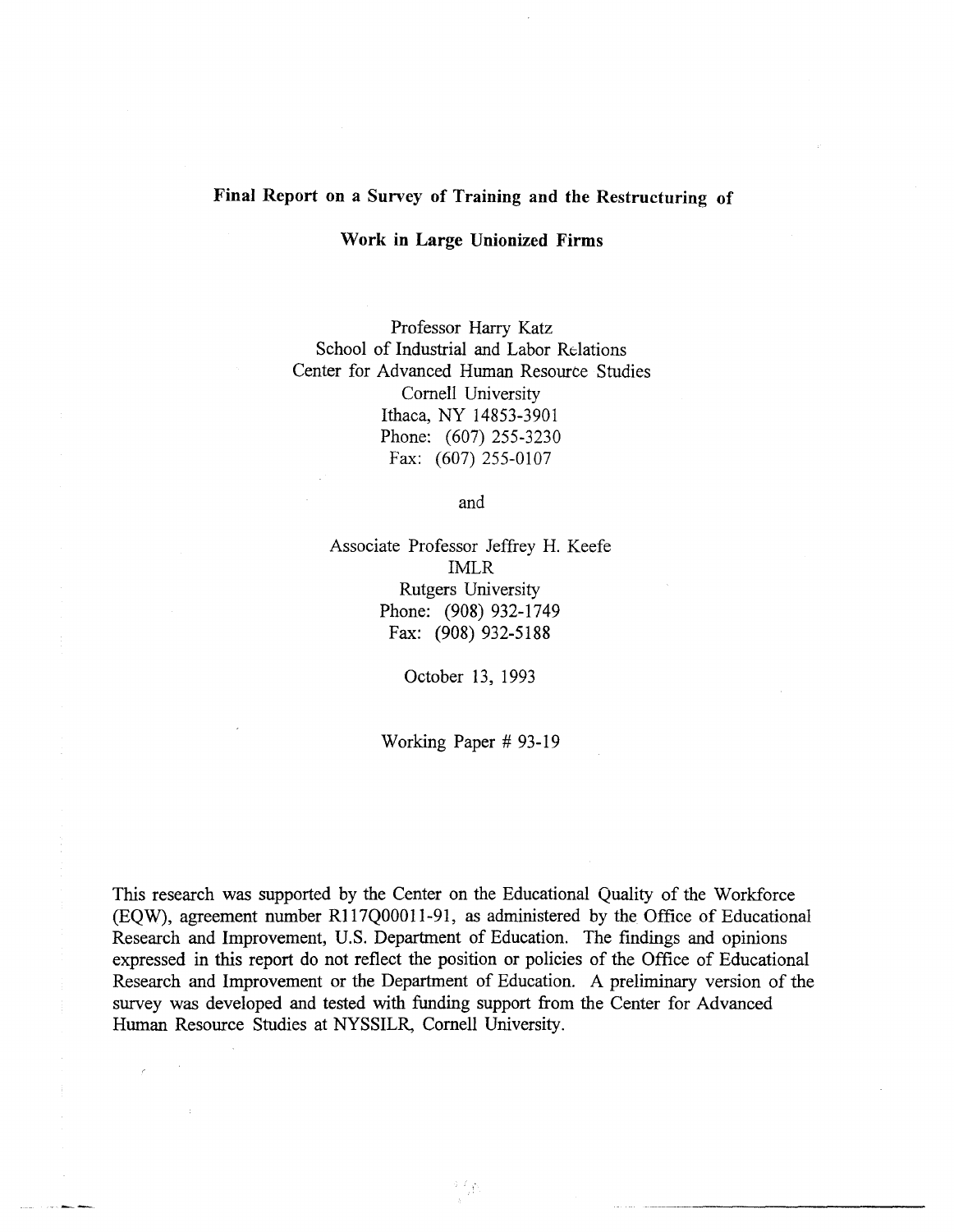#### I. Introduction

This report summarizes and analyzes a survey of the training and work restructuring occurring in large unionized firms.<sup>1</sup> This survey provides the most comprehensive answers to date to the following questions for large unionized workplaces: What kinds and amounts of training do workers receive in American firms? How much change occurred in training amounts and types from 1980 to 1990? Why do some firms provide more training than other firms? What is the amount of work reorganization underway in these workplaces and what are the links between work reorganization and training activities? Do firms perceive shortages in adequately trained new hires?

 $r_{10} = \frac{25}{15}$ 

There has been much recent discussion in the popular press concerning the adequacy of the skills held by the American workforce. Frequently analysts claim that poor training and low qualifications explains a sizeable share of the poor performance of the American economy, and particularly the difficulties American industry has had in competing with Japanese and German competitors. Meanwhile, in recent years many corporations have announced initiatives to improve the training and skills of their workforces. Two recent studies analyze the nature and causes of worker training; one in a broad sample of American establishments (Osterman, forthcoming) and another at small businesses (Bassi, 1993). Although in recent years a number of novel new training programs (often joint labor and management efforts) have. appeared and been described (Ferman et al., 1991, Doeringer et al.1991:

> 2 Property of MARTIN P. CATHERWOOD LIBRARY NEW YORK STATE SCHBOL INDUSTRIAL AND LABOR RELATIONS Cornell University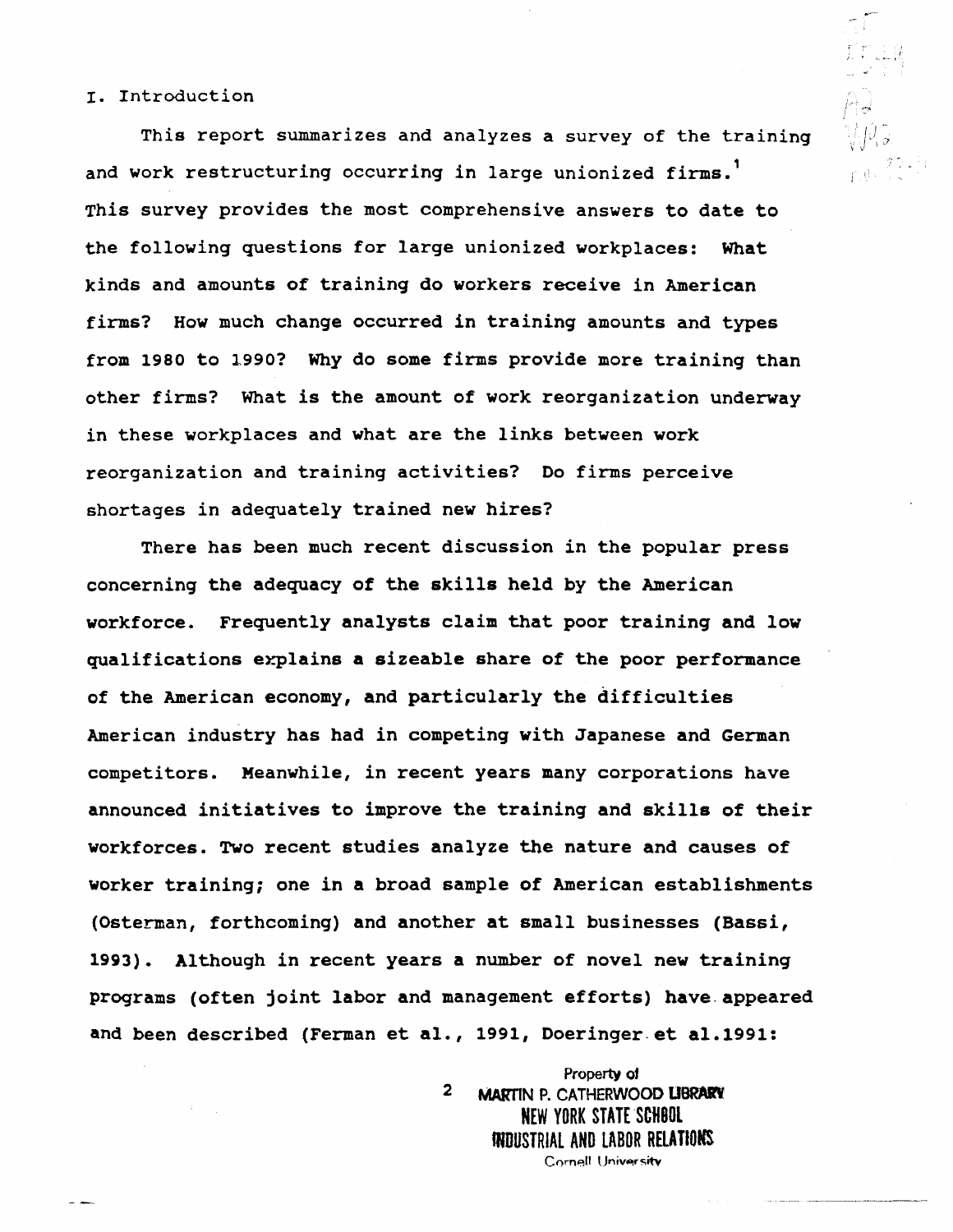Chapter'6), there exists no prior comprehensive and systematic assessment of training activities underway among unionized firms in the united states. The survey described below redresses this gap in prior research.

#### II. The Survey Instrument

 $\mathcal{E}$ 

An eleven page questionnaire was mailed to the industrial relations managers and a union officer at all firms with 1,000 or more unionized employees included in the Bureau of Labor statistics, u.s. Department of Labor (BLS) contract file. Of a total population of 800 firms, 276 management and 155 union useable surveys were returned. out of this population there are 45 cases where we have both a management and a union response covering the same bargaining unit. Appendix A is a summary survey report showing the mean management and union responses across all firms to the questions that were asked of both parties. Some questions in the survey were asked only of managers and the responses to these questions are reported in Appendix B.<sup>2</sup>

The discussion that follows does not review in detail all the survey responses. Rather, we focus on the more interesting findings and report the results of further statistical analysis with these data. The reader is encouraged to closely examine the actual survey responses reported in the Appendices.

3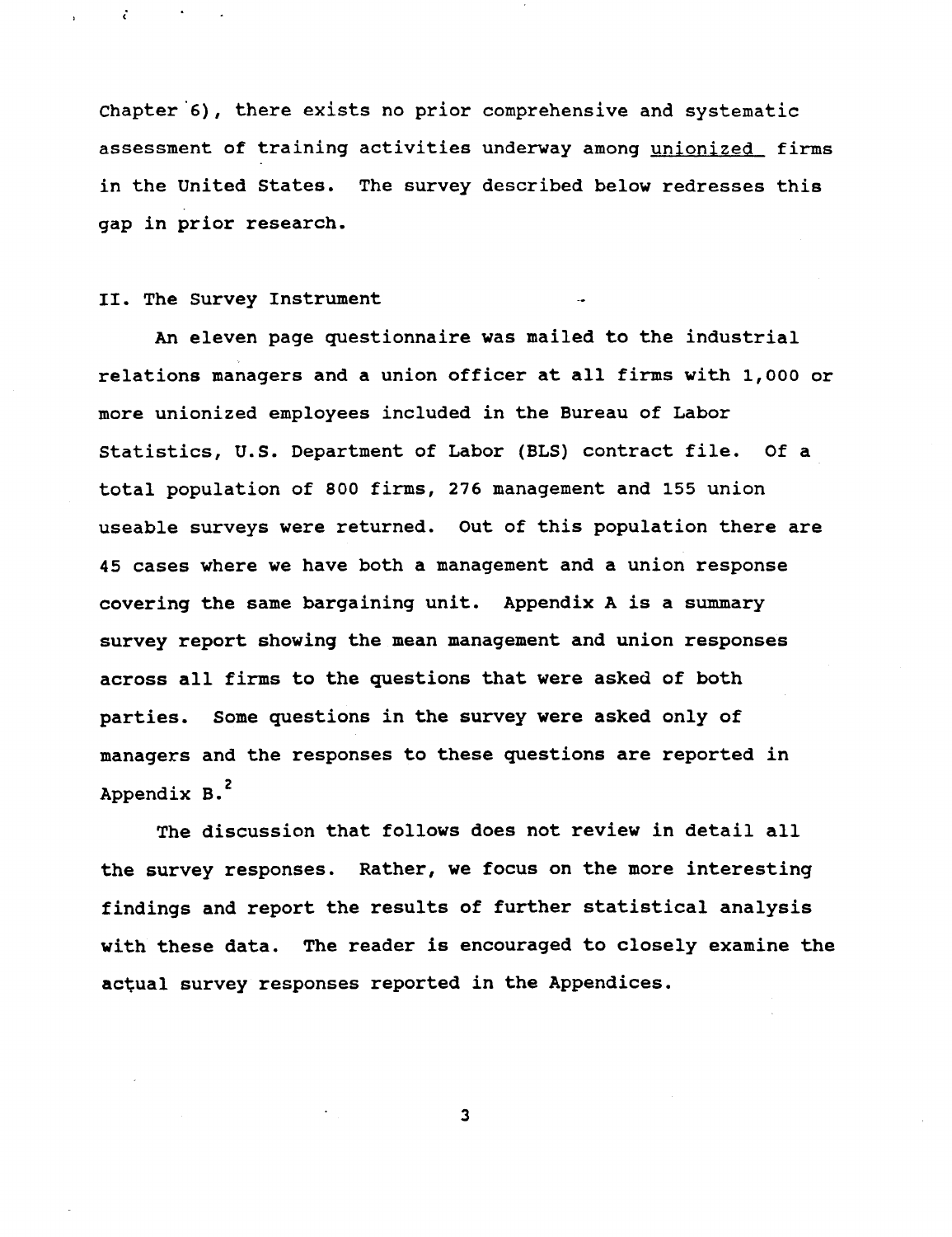III. The Amounts and Types of Training Provided by Firms

The level of training provided by firms to the average blue collar employee rose by one-third from 1980 to 1990, according to management's response to Question 4. At the same time, the responses to Question 1 reveal that both managers and union officers feel that substantial further increases in training are warranted.

Managers' report that on average workers in 1990 received 42.5 total hours (or 2% of working time) of formal training (see Question 6). Managers also report that the cost to the company of all types of training and education provided to unionized employees in 1990 was on average \$1121 per employee (see Question 12). This amounts to 4.5% of total hourly earnings based on the average wage reported in Question 17.

It is important to note that these estimates of the amount of training provided by the firm depend heavily on the nature of the question being asked in the survey. Managers (and unionists) report twice as high an amount to a question is posed in terms of. the total cost of training and education as compared to the responses to a question posed in terms of the number of hours devoted to training.

Comparisons between the median and mean sample responses to Question 12 reveal that the mean training levels are systematically higher than the median training levels.<sup>3</sup> The median cost to the company of all types of training and education was \$501 per blue collar employee (versus mean costs of \$1121).

4

--~-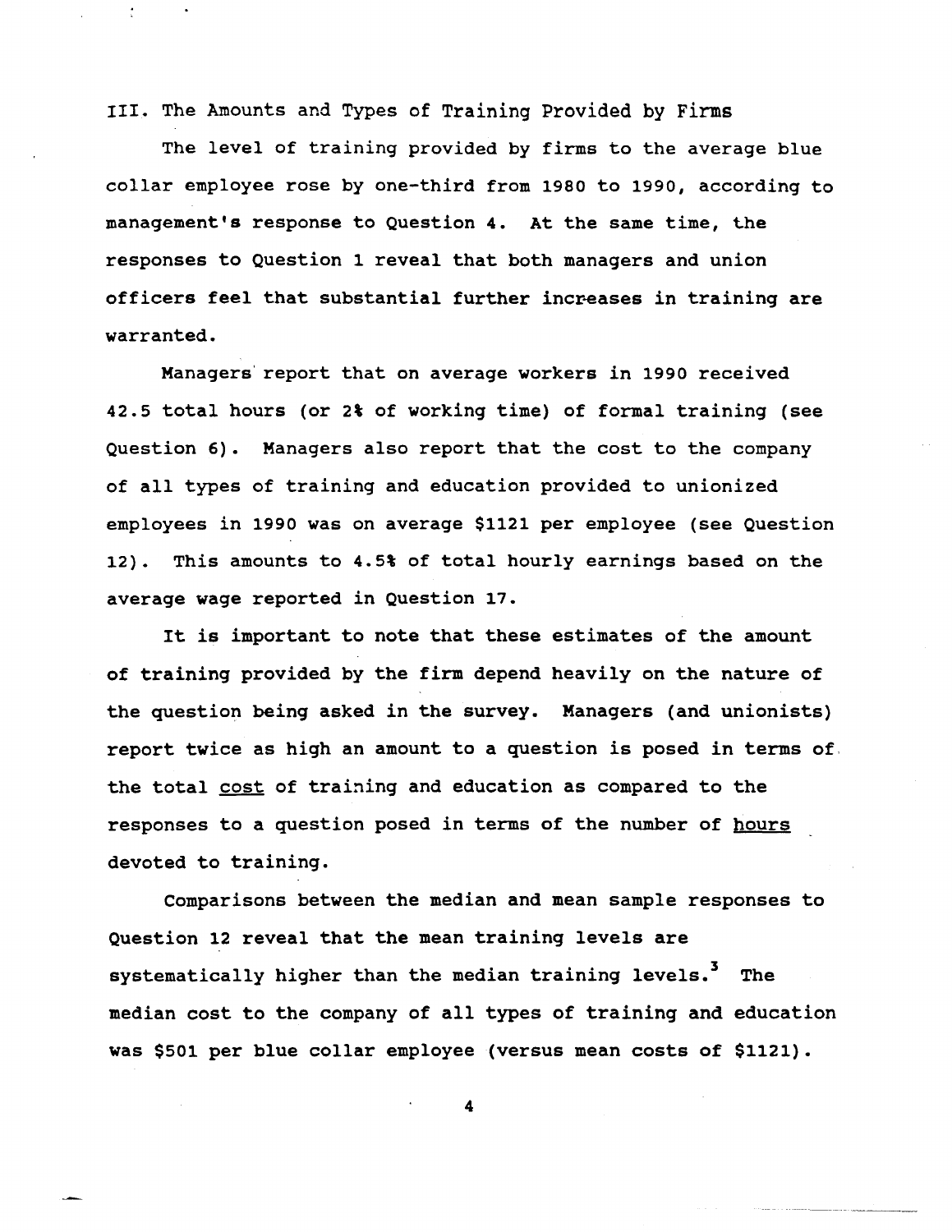The much higher mean training expenditure appears because some firms are spending very large amounts on training.

This sizeable difference is mean and median training levels is an important issue that policy makers and researchers should keep in mind. These data suggest that consideration of only mean training levels is likely to provide a severe over-estimate of the level of training.

There is some controversy among researchers regarding the reliability of survey questions concerning training levels and expenditures. (Zemsky and Shapiro, forthcoming) The fact that manager and unionist responses to questions 6 and 12 (concerning total training amounts and expenditures) are so similar adds credibility to this and other survey data.

The responses from the question concerning the various types of training provided in 1990 are reported in Question 2. The largest amounts of training provided to "unskilled" blue collar employees in 1990 dealt with safety and health (9.5 hours), quality improvement (5.8 hours), and technical skills upgrading and refreshers (4.8 hours).

It is interesting to note that in 1990 the annual amounts of remedial English literacy training (.4 hour) and basic math training (.5 hour) were extremely low even in the face of the frequent claims appearing in the press concerning the alleged inadequacy of elementary and secondary education. Only 17 (out of 276) firms provided any remedial English literacy training to their unskilled workforce while only 31 firms provided any basic

5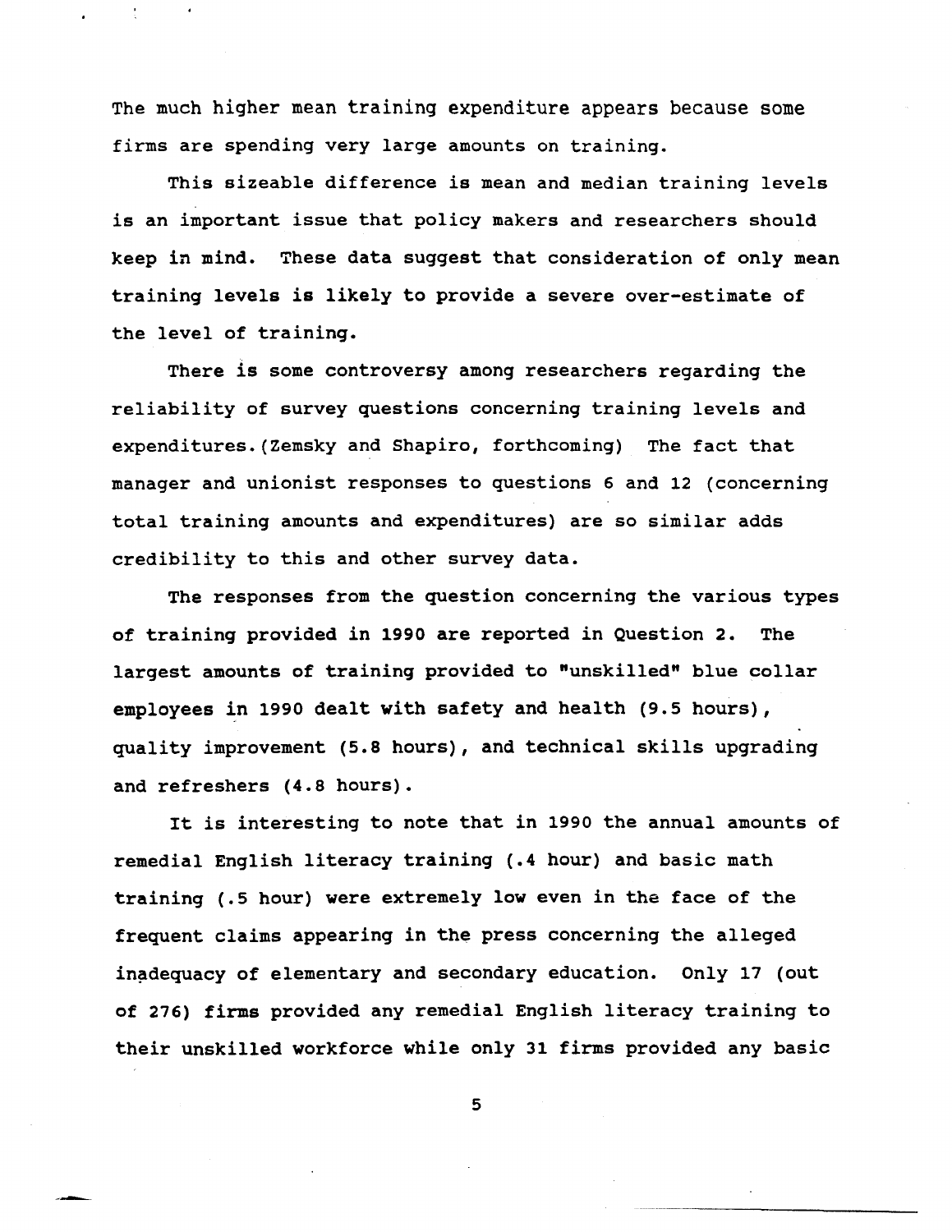math training. In those firms that provided any training on these subjects, the average levels of training for English literacy and basic math provided to unskilled workers in 1990, respectively, were .27 and .45 hours.<sup>4</sup>

It may be that these numbers underestimate real education deficiencies and only suggest that employers are failing to fill in for inadequate basic training. Yet, responses elsewhere in the survey suggest that employers are relatively satisfied with the skills held by blue collar workers. This satisfaction appears in employers responses to the question in the survey asking whether they expect that their company will have trouble finding qualified blue collar workers of various types over the next five years (see Question 9 and also see these responses reported in Question 31). The average response for laborers, assembly workers, production workers, and semi-skilled workers was either that they "will not hire" or that "no trouble" was expected in finding qualified hires. with regard to skilled blue collar workers, employers expected only a little bit more trouble finding hires, although even this response is far from the dire shortage of skilled employees predicted by some. Our findings are consistent with the data reported elsewhere by Cappelli and O'Shaughnessy showing that employers generally are most concerned with the social, and not the technical skills, held by their workforce. (Cappelli and O'Shaughnessy, 1993)

6

...- ~-~-~-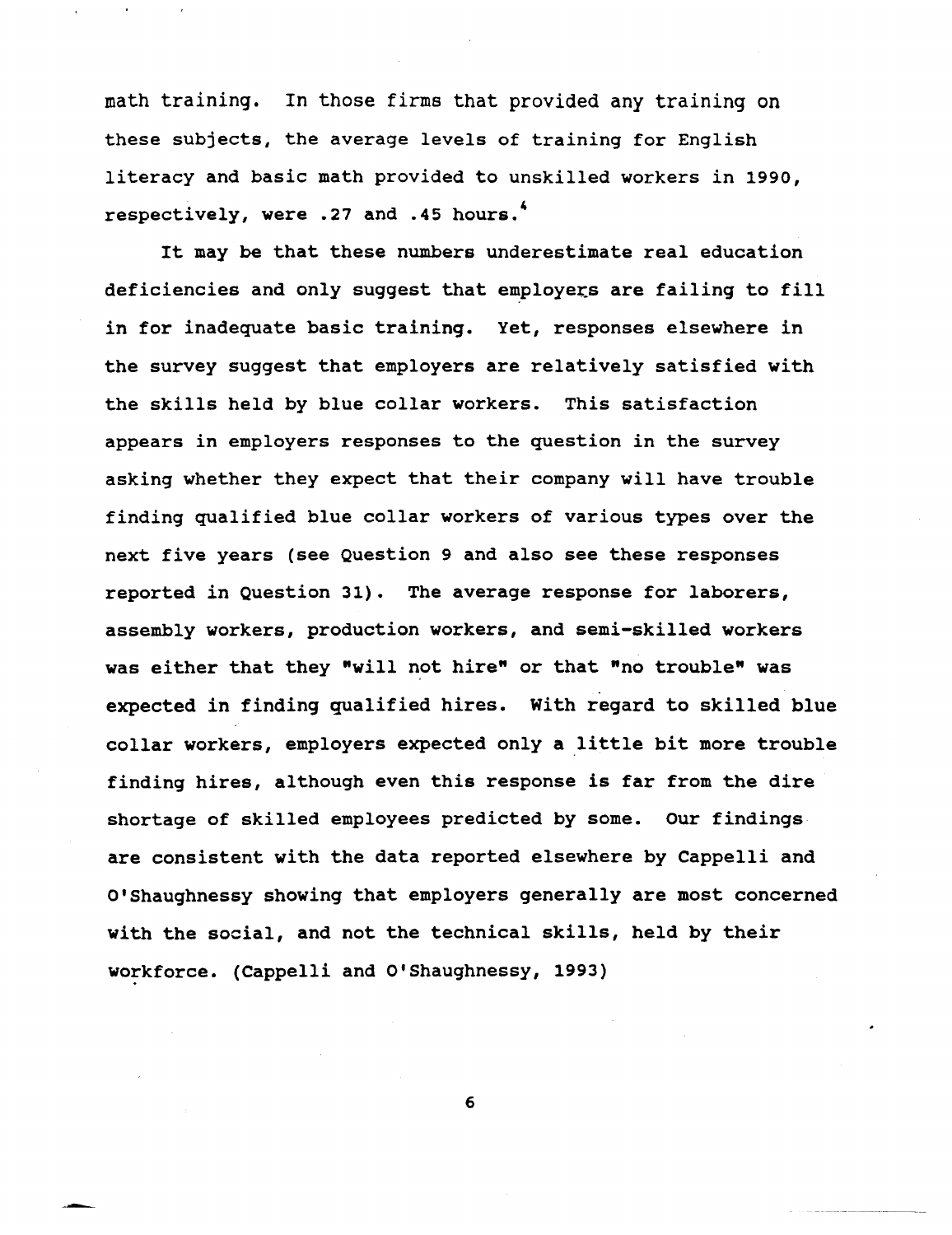#### IV. The Providers of Training

Questions 22, 23, 25, and 26 concern the providers of blue collar worker training. The figures in Questions 22 show that nearly all training for unskilled workers is provided in-house, primarily by in-house plant staff (43.7%) or on-the-job (34.6%). (Similar responses appear for Question 23 concerning the training of skilled workers.) Firms are making very little use of either community colleges, local high schools, or vocational schools to train their unionized blue collar workforce and the responses to Questions 25 and 26 show that little changed from 1980 to 1990 in the use of these alternative training suppliers.

These figures suggest that recent efforts to provide better links between schools and firms have not met with great success. This data is consistent with the many comparisons that have been made between blue collar training in the United states and Germany which point to the heavy use of formal training (through an apprenticeship system) in Germany. Note, even unionized skilled workers in the U.s. receive very little of their training from certified apprenticeships (5.7% in Question 23).

#### v. Training Selection and Evaluation

Our survey results indicate that seniority, the installation of new technology or work processes, or supervisor recommendations are the three most important factors utilized to select workers for skills upgrading and training (see Questions 7 and 8). The least important factors are pencil and paper tests,

7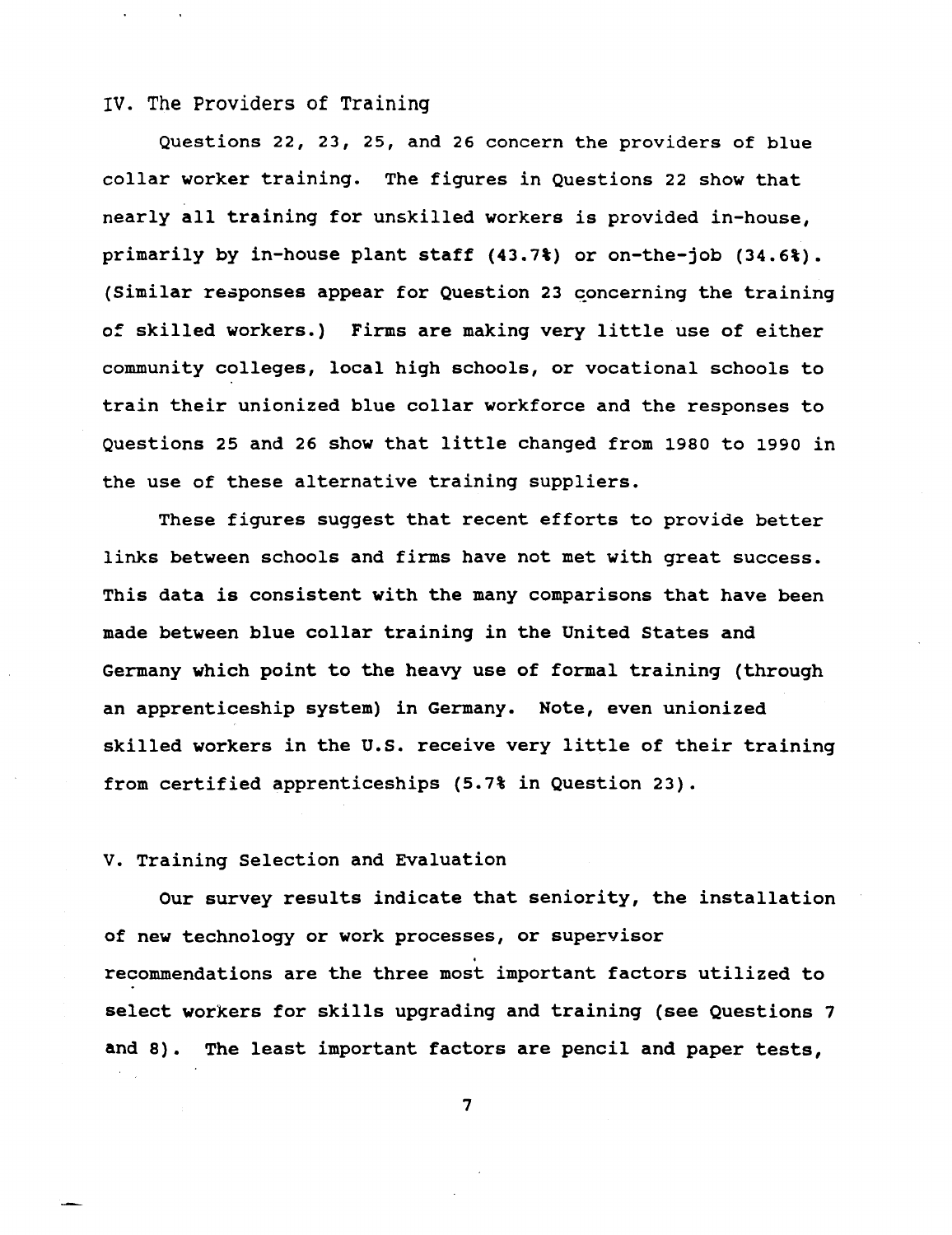work samples or simulation, or performance appraisals. To , evaluate the effectiveness of training, employers most often use a survey of the participants (36\), while supervisory evaluations (29\) and pencil and paper tests (23%) are used less frequently (See Question 30).

#### VI. The Demand for Training

---

As mentioned earlier, both managers and unionists believe that training should be increased substantially (see Question 1). The responses to this issue varied substantially with the firm's economic experiences. Our survey asked whether during the last ten years the firm had faced a severe crisis that threatened its survival. Fifty percent of the respondents indicated that their companies had faced such a crisis (Question 24). Further analysis of these data reveal that managers in these crisis firms believe that their workers require considerably more training than do managers in the non-crisis firms. In crisis firms, managers thought training should be increased by 32% for unskilled workers and 35% for skilled workers. Managers in the non-crisis firms though training should be increased by 22% for unskilled workers and 25% for skilled workers and these differences are statistically significant at the 3 percent level (in a test where the firm level observations are weighted by the employment in each firm).

Yet, crisis firms provide substantially less training than non-crisis firms. Forty-six total hours of formal training was

8

-\_.~ -----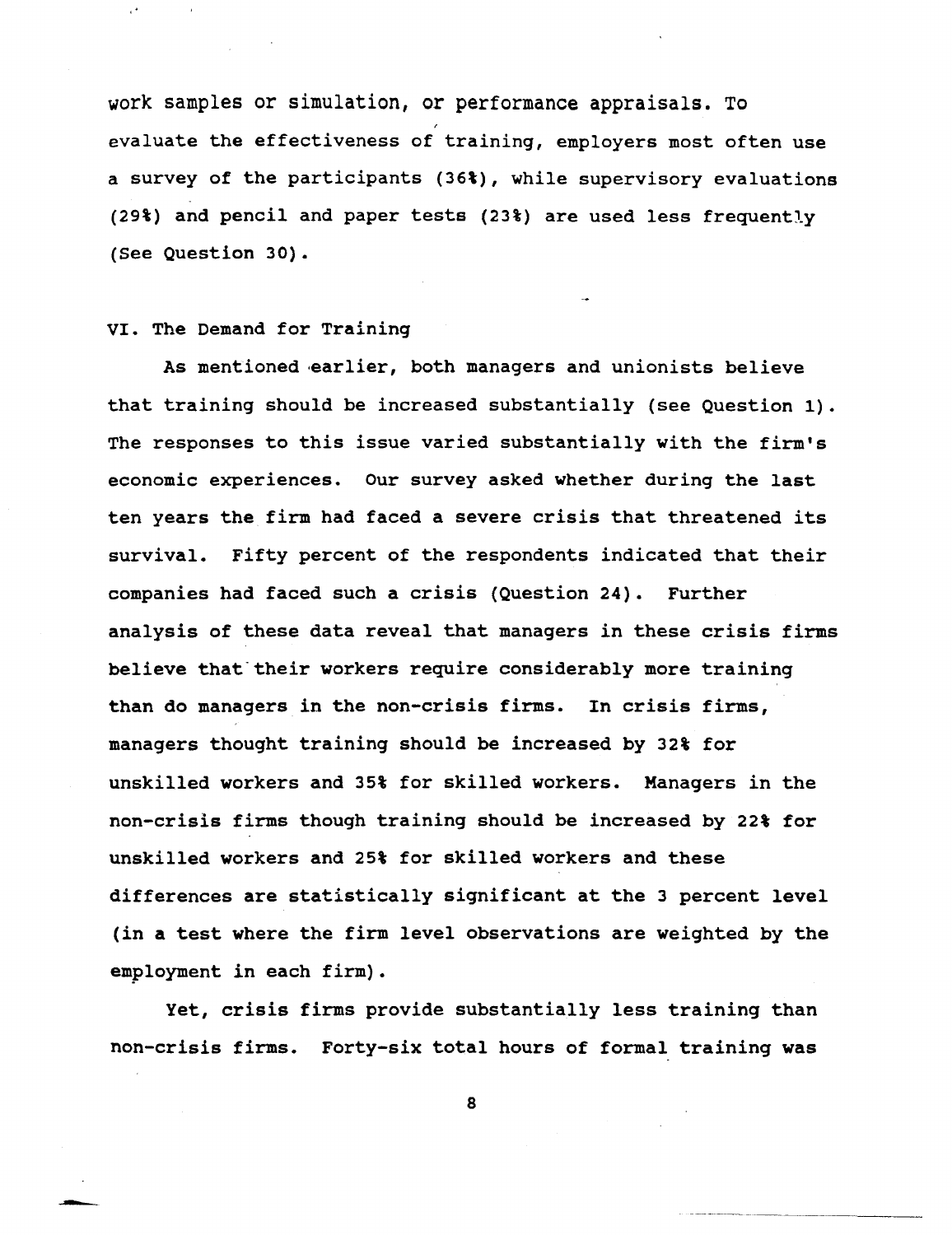provided to hourly employees in non-crisis firms in 1990 while hourly employees in crisis firms received only 40 total hours of training (these figures are not significantly different given the wide variation that appears across firms in the total hours of training provided). Companies spent \$1024 in crisis firms and  $$1228$  in non-crisis firms on all types of training and education (a statistically significant difference at the 10% level in responses to Question 2).

These comparisons indicate that firms having difficulty competing provide substantially less training although their managers perceive a greater need for more training. A public policy that provides low cost worker training could assist these crisis firms while simultaneously providing skills to workers that may not be receiving adequate employer provided training, yet may be searching for new jobs in the near future.

#### VII. The Extent of Work Reorganization

~-

Our survey responses to Question 15 suggests that there has been relatively modest spread of new work organization across large unionized firms. Managers report that only 21% of blue collar employees in these firms are covered by team systems while only lot engage in job rotation and 17t receive cross training. Participation processes have spread more widely as 31t of blue collar employees are covered by an employee involvement program, 20% are in problem solving teams, and 12t are covered by quality of work life programs. Again, it is interesting to note the high

9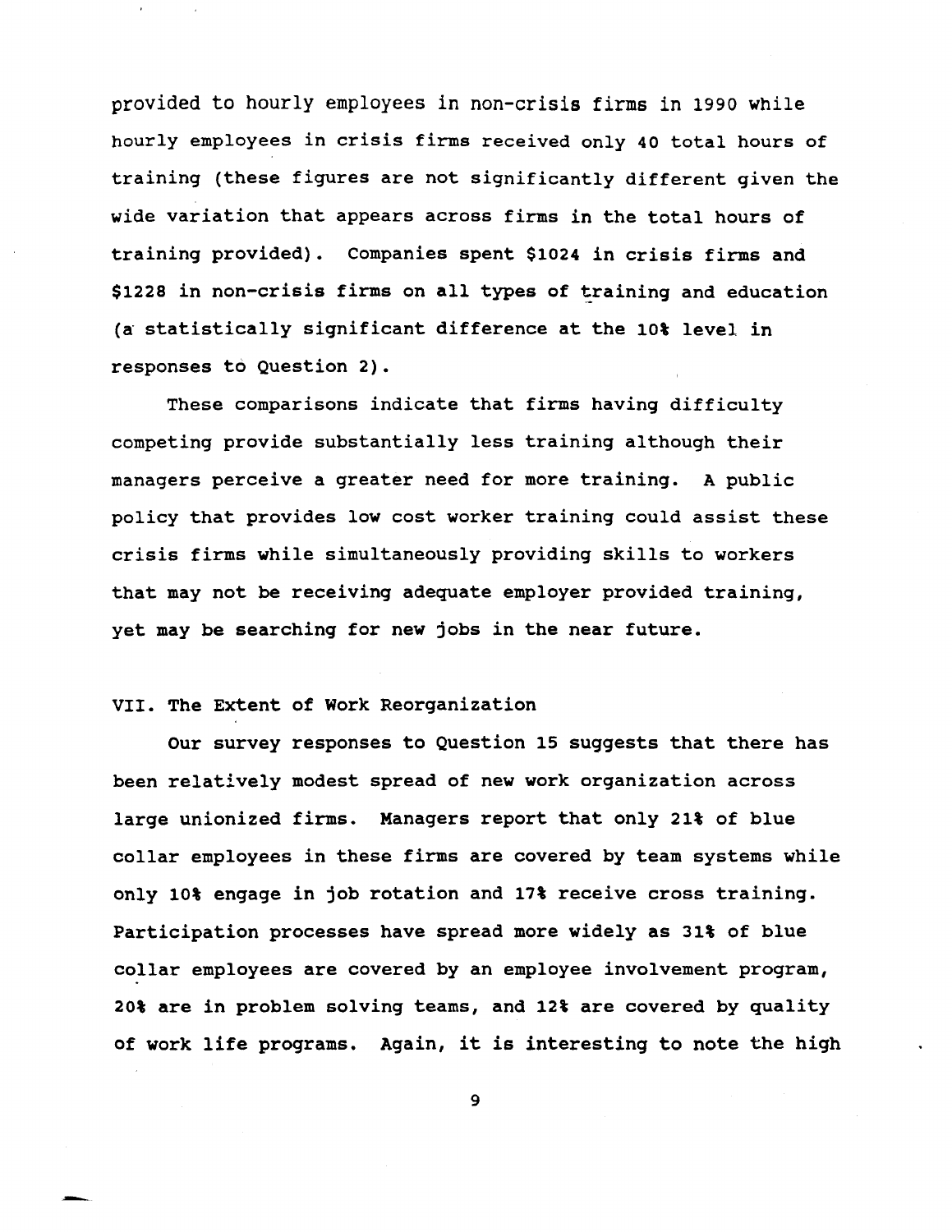degree of similarity that appears in mean manager and union responses to this question.

The survey does not measure the depth of employee participation in these various endeavors. Our own field work suggests that many of these participation processes are shallow. The higher percentage of workers covered by the various participation programs as compared to the percentage of workers covered by new work organization (such as teams or skill based pay) may be indicative of limited substantive change in work organization. These statistics are consistent with other data (such as the 1987 GAO study reported by Eaton and Voos, 1992) showing limited diffusion of new work organization. Although our questions are not identical to those in the Osterman (forthcoming) survey, his numbers (for a wide variety of firms) reveal somewhat larger amounts of work reorganization. At the same time, since our survey comes from large union firms (and are figures reported by managers) one might have expected to see greater reported diffusion of new work organization in this sample.

VIII. The Links Between Training and Work Reorganization

Correlation analysis reveals a strong association between levels and increase in training and the extent of work reprganization underway in the firm. To carry out this analysis we used factor analysis to simplify the responses to the training questions 2 and 6 and the work organization Question 15. The

10

. ~---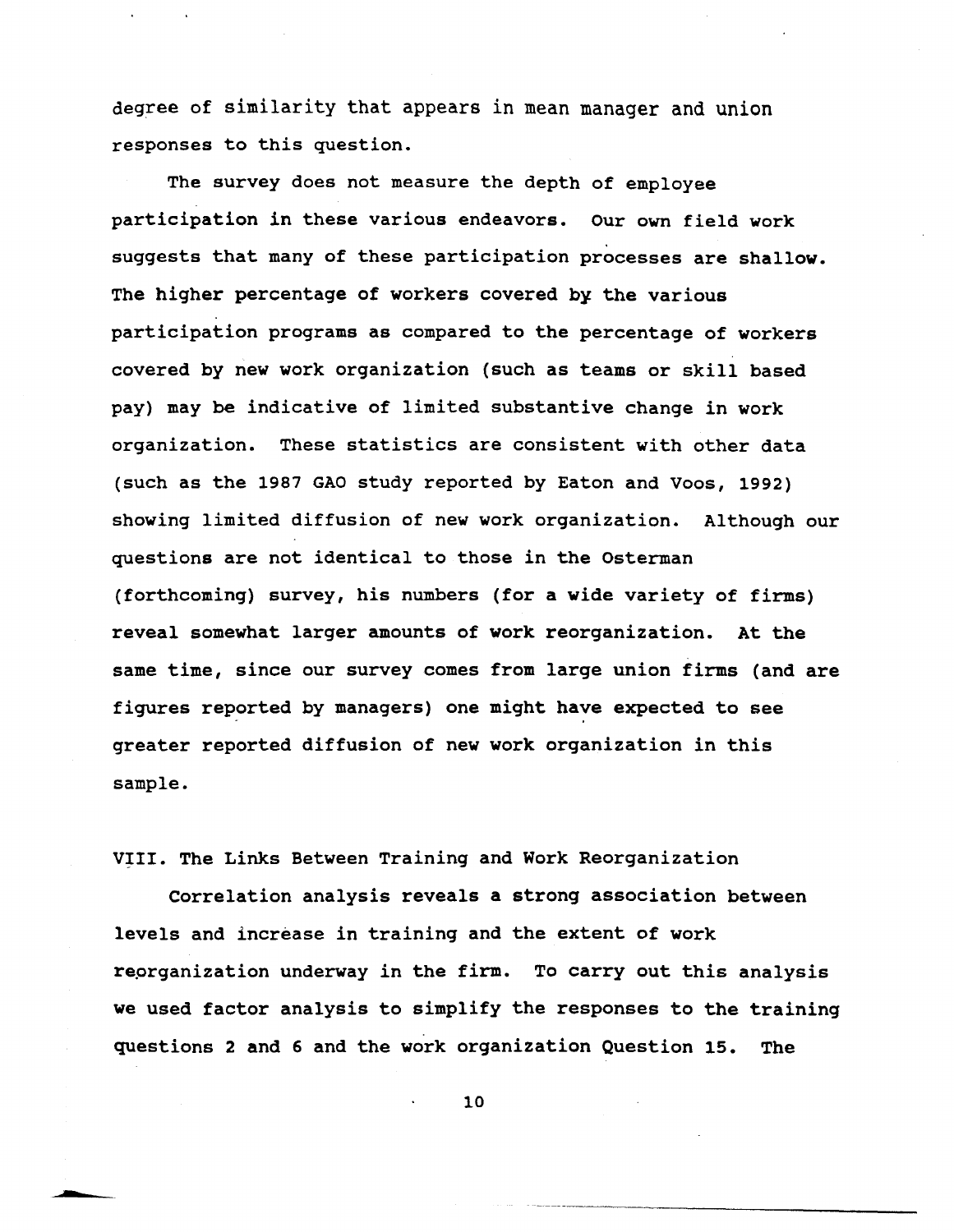latter broke out into one basic work organization factor which included responses to the non-pay related items in Question 15 such as the use of team systems, cross rotation, quality circles, etc. The work organization factor is strongly and positively associated with the total hours of formal training provided to blue collar workers in 1990 (Question 6), and this association is statistically significant at the 8 percent level. The work organization factor also is strongly and positively correlated with increase from 1980 to 1990 in the average level of formal training received by blue collar employees (Question 4), and this correlation is statistically significant at the two percent level. This data suggest that higher levels training and greater recent increases in training go along with more extensive changes in work organization and the introduction of features of high performance work systems (i.e., teams, employee involvement etc.). At the same time, these data and the correlations are not able to distinguish lines of causation (e.g., whether work organization causes higher training levels or vice versa).

IX. The Labor-Management Relationship and Its Association With Training

Question 20 asked union officers and managers about the labor-management relationship. The various sub-components of the question asked in a variety of about the extent to which each party respected the other side and tried to cooperatively solve problems. It is interesting to note that relations became more

11

--- -- --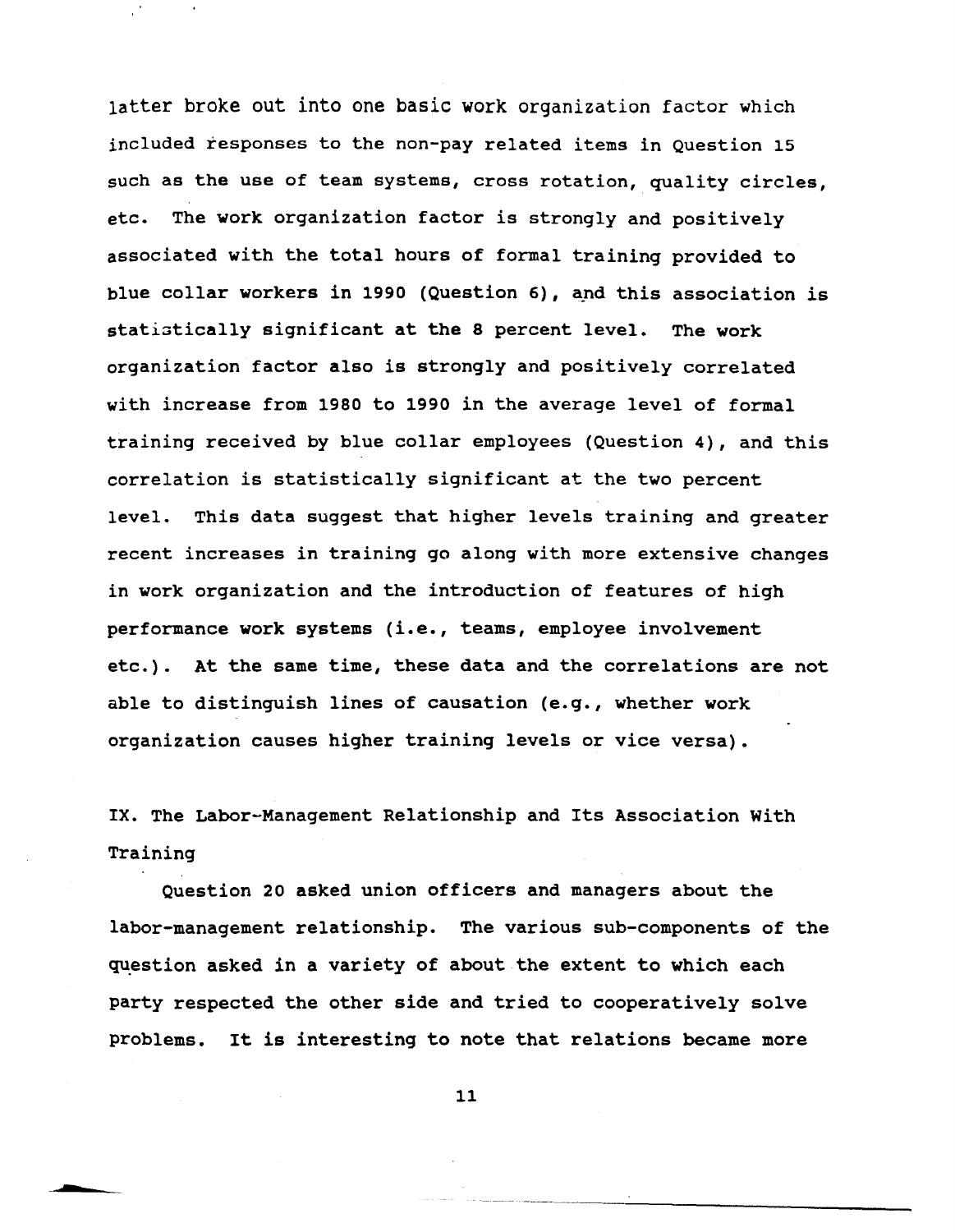trusting and cooperative between 1980 to 1990, and that the union and management responses are very similar to one another.

We used correlation analysis to test the degree to which more cooperative and respectful labor-management relations are associated with levels of training and the extent of work reorganization. In this analysis we used factor analysis on the responses to Question 20 which produced two factors, one factor included responses to Questions 20b and 20c while another factor grouped responses to the Questions 20a through 20d. The latter factor on labor-management relations correlates strongly and positively with the extent of work organization factor (derived from the non-pay items in Question 15). Furthermore, this correlation is statistically significant at the 5 percent level. This suggests that respectful and cooperative labor-management relations are associated with more extensive work reorganization. Again, these data and correlations cannot distinguish lines of causation (e.g, whether cooperative labor-management relations is causing more extensive work reorganization or vice versa).

However, contrary to our expectations, the labor-management relationship factors from Question 20 do not correlate in a statistically significant manner with training levels or change in training levels from 1980 to 1990. It may well be that it will take more time for more cooperative labor-management relations to lead to increases in training efforts.

12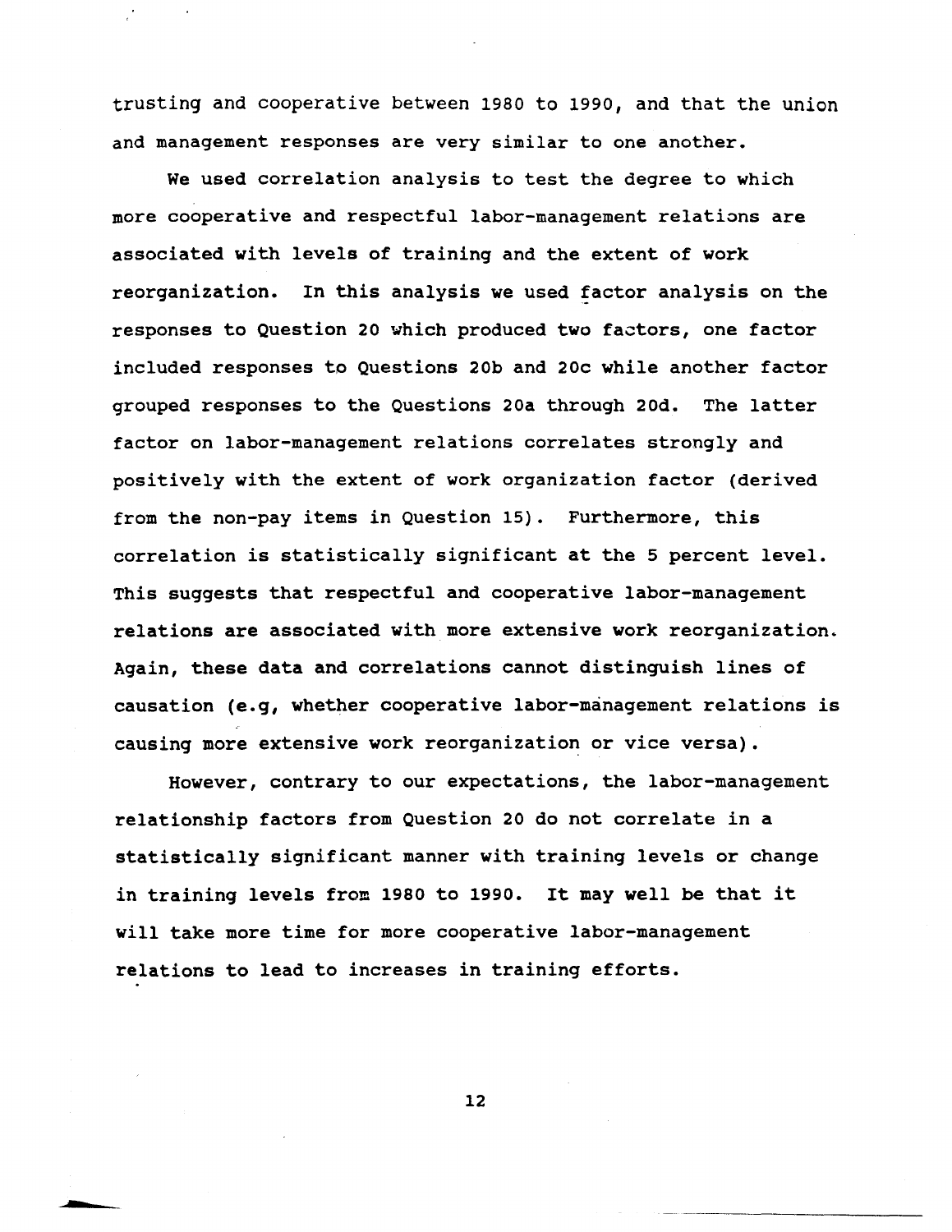#### X. Summary

--

A number of important findings are revealed in our survey. survey responses reveal that in large unionized settings there is a significant amount of training provided by the firm, although the survey data shows that the amounts depend on measurement techniques. Training is twice as large in the mean versus the median firm. In addition, estimates of the amount of training provided by the firm depend heavily on the nature of the question being asked in the survey. Managers (and unionists) report twice as high an amount when the question is posed in terms of the total cost of training and education as compared to the responses to a question posed in terms of the number of hours devoted to training. Managers and unionists also believe that there is a need for even more substantial training and education efforts in their firms.

The survey data reveal relatively modest amounts of work reorganization underway in the sampled firms as of 1990. The data show that those firms that have relatively high levels of training also have more extensive work reorganization. Furthermore, more extensive work reorganization are associated with more cooperative and trusting labor-management relations although no similar association exists with respect to the amounts of training provided by the firms.

The survey reveals no evidence of a skill shortage in the perceptions of managers and unionists. Although these views may be affected by the slack labor market prevailing in the early

13

------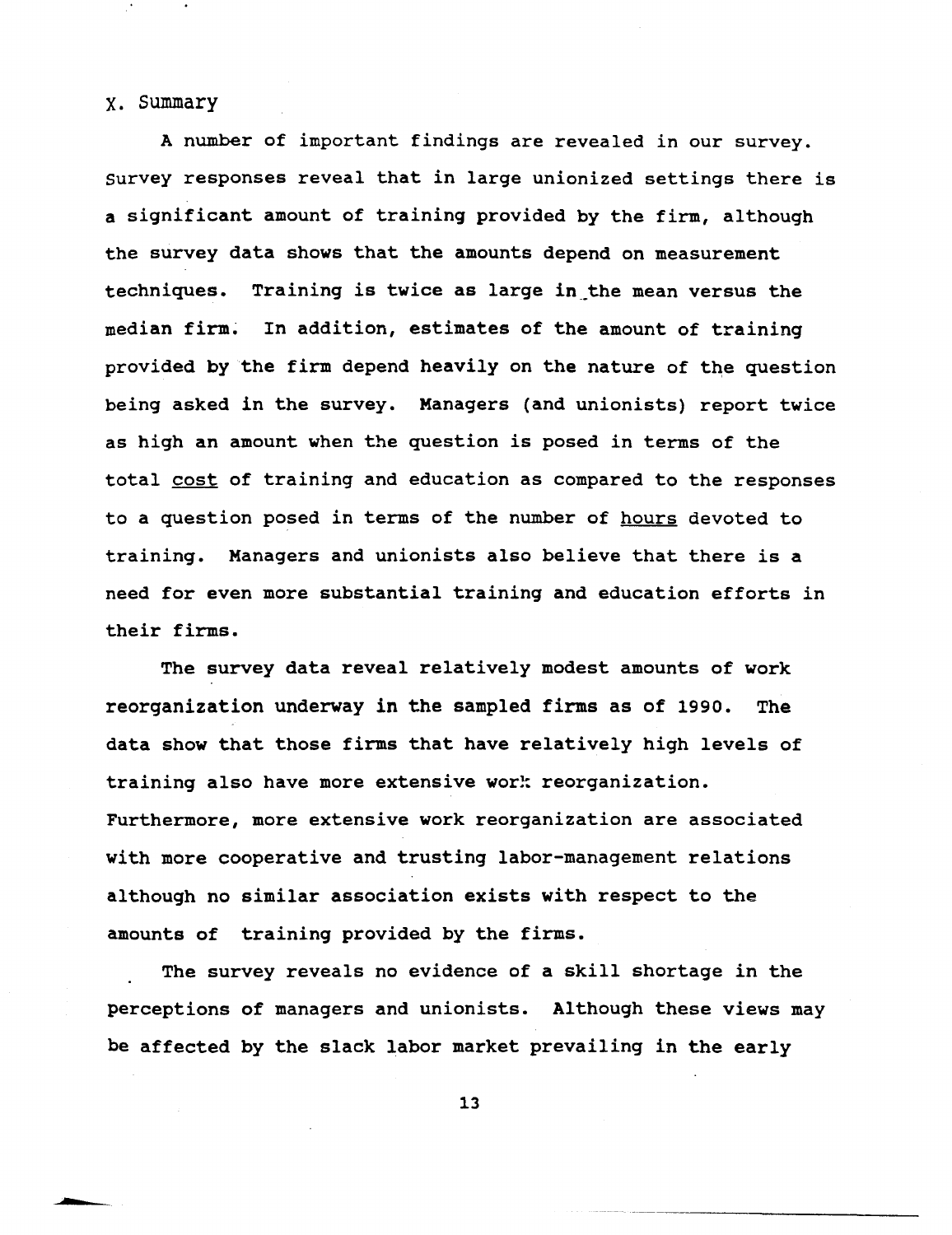1990s, it does suggest that predictions of imminent recruitment difficulties are exaggerated.

 $\mathcal{C}$ 

It would be interesting to know how the training levels reported in this survey compare to the levels provided in countries such as Germany and Japan. Analysis of this issue is the focus of our continuing research.  $\sim$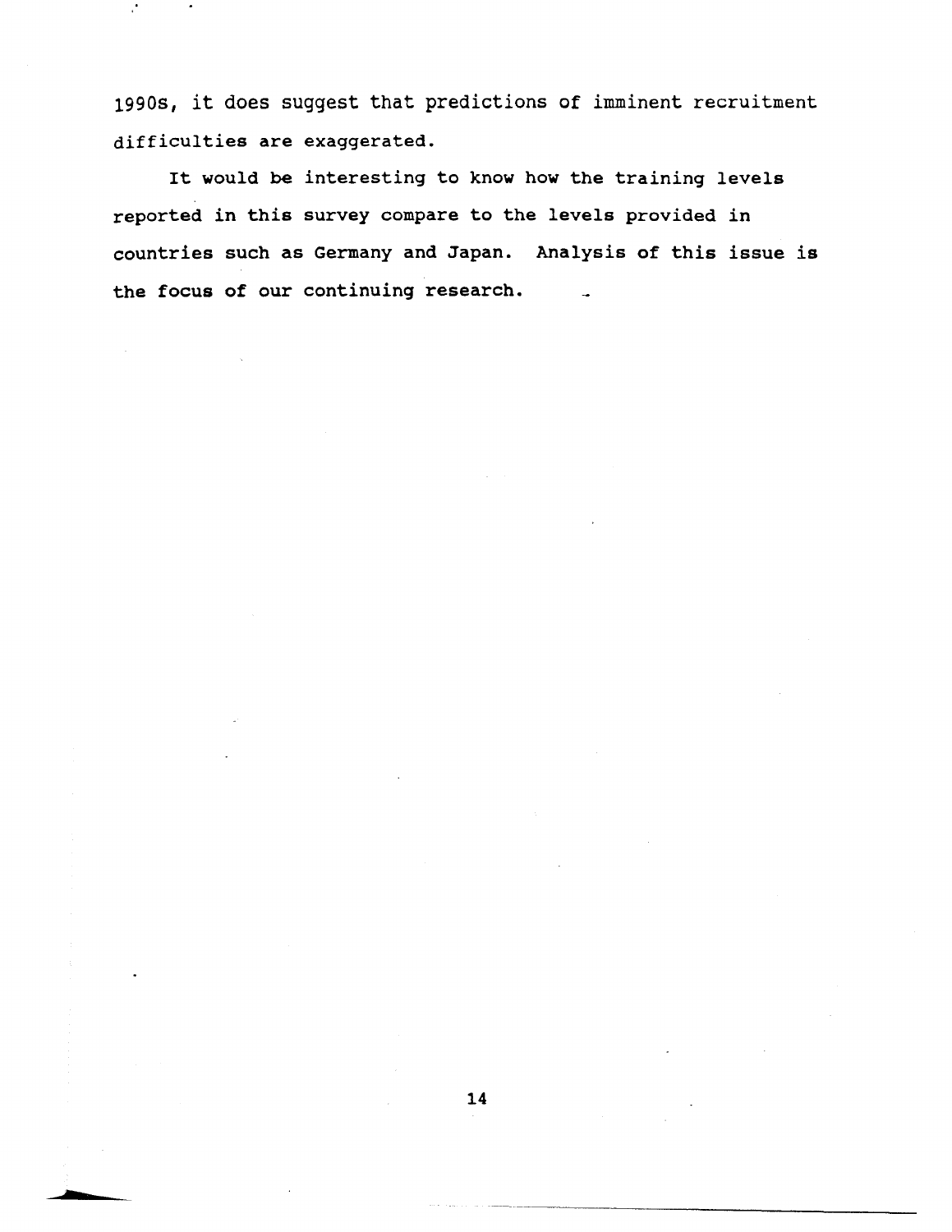#### Endnotes

1. A preliminary analysis of these data is provided in Katz and Keefe, 1993.

2. We did not ask union officers questions concerning corporate expenditures and matters that they would not be familiar. We used pilot tests of the survey questionnaire with managers and union officers to develop and screen the questions. A preliminary version of the survey was developed and tested with funding suppcrt from the Center for Advanced Human Resource studies at NYSSILR, Cornell University.

3. Note, the average sized firm had 6709 total employees, 3359 hourly or nonexempt employees, and 1027 employees per plant in 1990 while the median sized firm had 1800 total employees, 1200 hourly or nonexempt employees, and 550 employees per plant.

4. The respective training provided to skilled workers was .14 and 1.14 hours.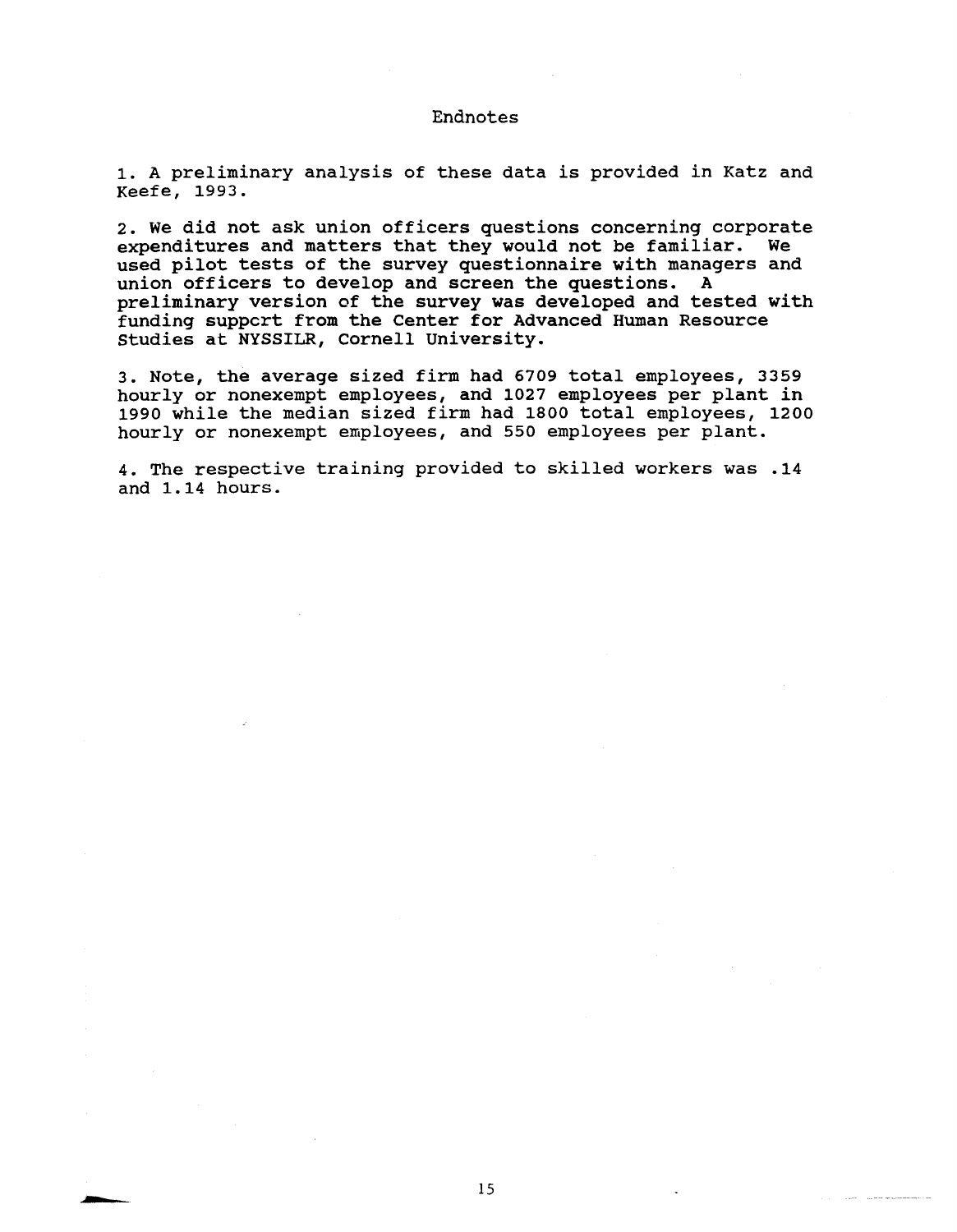#### References

Bassi, Laurie. 1993. "Reorganization of Work and Education: Scope and Impact," unpublished paper, Department of Economics, Georgetown University, July.

Cappelli, Peter and K.C. O'Shaughnessy. 1993. "What's Behind the Skills Gap?," Proceedings of the Forty-Fifth Annual Meeting of the Industrial Relations Research Association, {Madison, WI: IRRA):296-303.

Doeringer, Peter B. et al. 1991. Turbulence in the American Workplace (New York and Oxford: Oxford University Press).

Ferman, Louis A. et al. 1991. Joint Training Programs: A Union-Manaqement Approach to Preparinq Workers for the Future, (Ithaca, N.Y.: ILR Press).

Katz, Harry C. and Jeffrey H. Keefe. 1993. "Report on a Study of Training, Adjustment Policies, and the Restructuring of Work in Large Unionized Firms," Proceedings of the Forty-Fifth Annual Meetinq of the Industrial Relations Research Association, {Madison, WI: IRRA):304-310.

Osterman, Paul. forthcoming."How Common Is Workplace Transformation and How Can We Explain Who Adopts It?," Industrial and Labor Relations Review.

16

~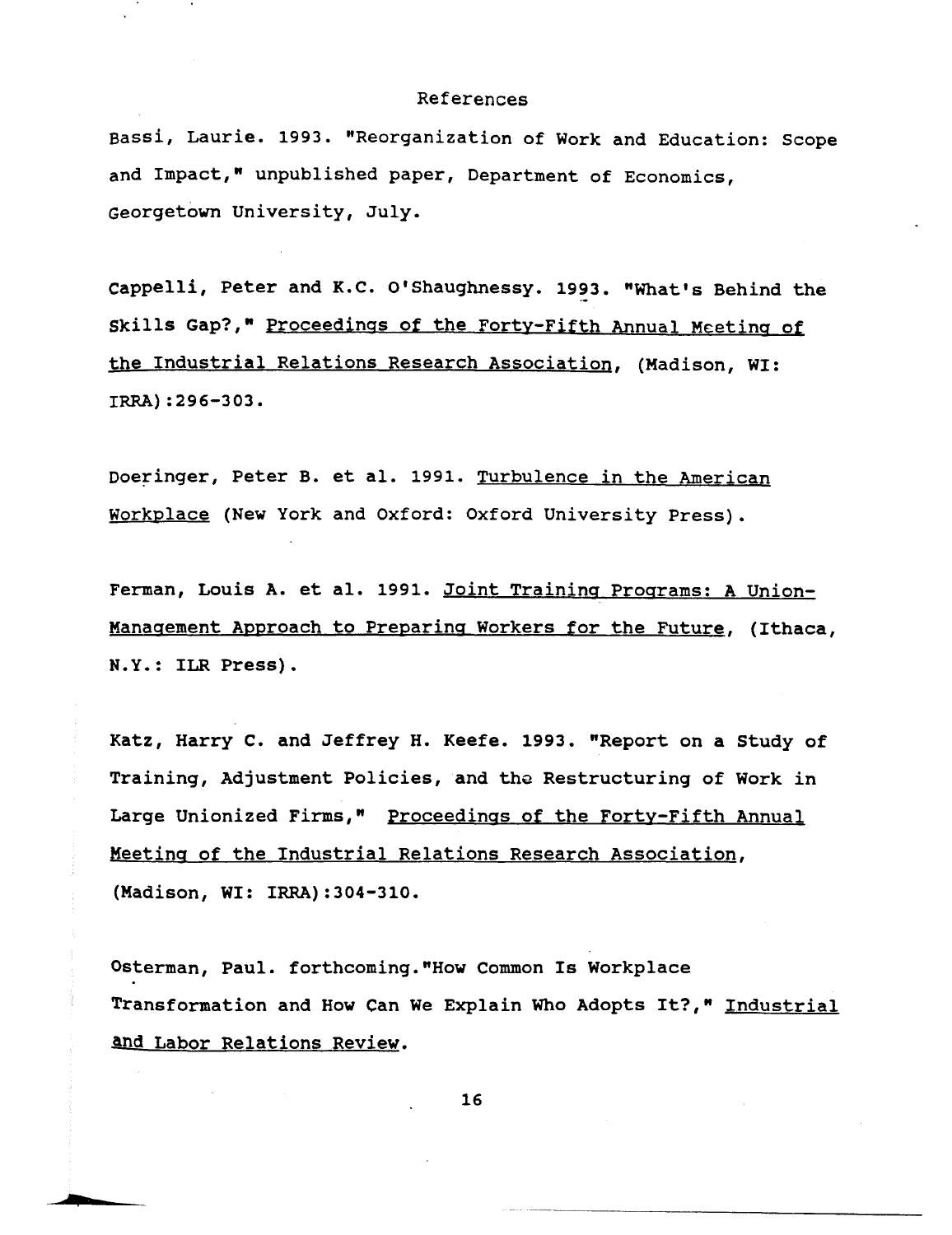Voos, Paula B. and Adrienne Eaton. 1992. "Unions and Contemporary Innovations in Work organization, Compensation, and Employee participation", in L. Mishel and P. Voos, eds., Unions and Economic Competitiveness (New York: M.E. Sharpe, Inc.).

zemsky, Robert and Dan Shapiro. forthcoming. "Measuring a Mirage: Why Training Numbers Don't Add Up," Working Paper 19, Center on the Educational Quality of the Workforce, University of pennsylvania.

---

........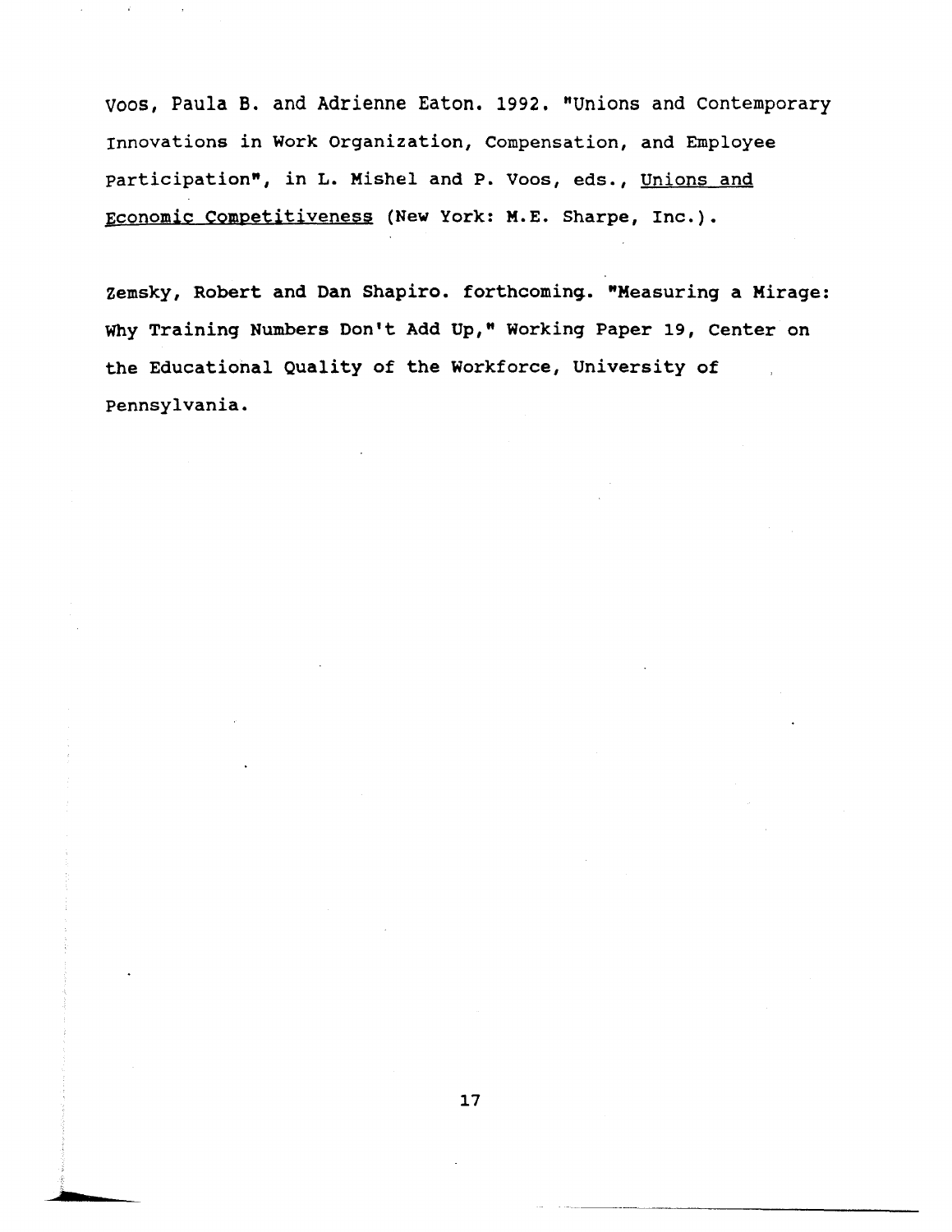Appendix A

Survey Questions With **Both** Management and Union Responses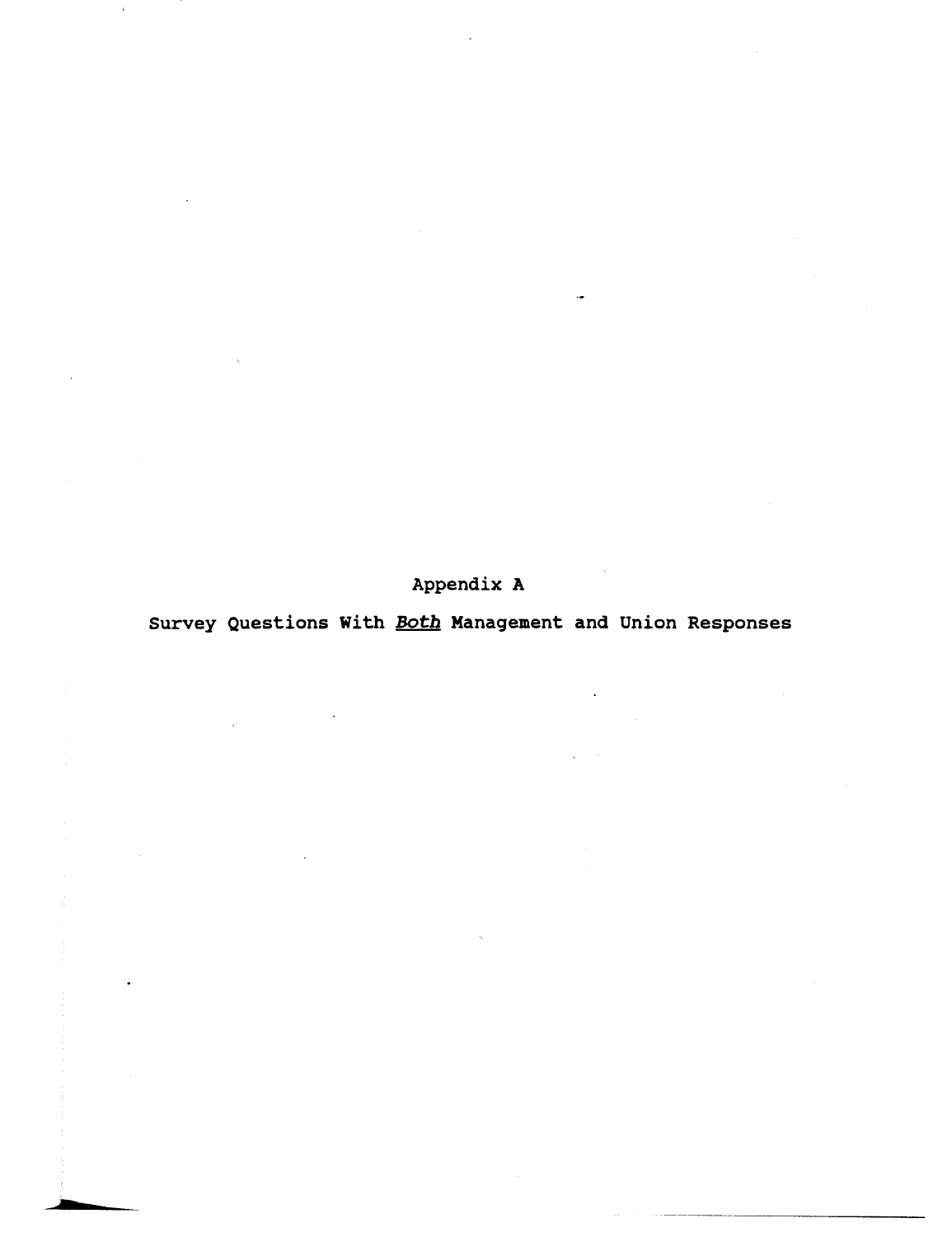# WORKER TRANNING AND Workforce Adjustment Survey

Harry Katz **Comell University** 

Jeffrey Keefe Rutgers University

This research was supported by the National Center on the Educational Quality of the Workforce, sponsored by the Office of Education Research and Quality Improvement, the United States, Department of Education.

Reported tabulations based on 276 Employer responses and 155 Union responses.

### Part I. Training Programs and Workforce Characteristics

1. In your opinion, does the company provide adequate training for the skilled and unskilled bargaining unit employees? Do you think the amount of training should be:

|                 | Increased by >>>>>>>>>>>> |     | Increased by >>>>>>>>>>>> |  |
|-----------------|---------------------------|-----|---------------------------|--|
| Unskilled Union |                           | 47% | Management 27%            |  |
| Sailed          | Union                     | 42% | Management 30%            |  |

2. In 1990, how many hours of formal training did the average skilled and unskilled employee receive in each of the following topic areas:

| Annual Average Hours of Training                | Union  |            | Management       |                  |
|-------------------------------------------------|--------|------------|------------------|------------------|
|                                                 | Salled | Unskilled  | Salled           | Undailed         |
| Safety and Health                               | 103    | 9.2        | 11.1             | 9.5              |
| <b>Technical Skills Upgrading or Refreshers</b> | 11.5   | 3.2        | 128              | 48               |
| <b>Training for New Technology</b>              | 10.0   | 50         | 8.2              | $\overline{3.7}$ |
| <b>Statistical Process Control</b>              | 3.0    | 3.5        | $\overline{3.5}$ | $\overline{28}$  |
| Remedial English Literacy                       | 04     | 0.6        | 04               | 0.4              |
| <b>Basic Math</b>                               | 1.0    | <b>0.8</b> | 1.2              | 0.5              |
| Quality Improvement                             | 53     | 5.9        | 5.9              | 58               |
| Social and Interpersonal Skills                 | 20     | 1.8        | 24               | 20               |
| <b>All Training Programs</b>                    | 173    | 120        | 22.9             | 16.4             |

3. In the last five years, what proportion of bargaining unit employees have been directly affected by the following type of staffing decisions:

|                                  | Union | Management |
|----------------------------------|-------|------------|
| Temporary Layoffs                | 17%   | 12%        |
| Permanent Displacement           | 7%    | 5%         |
| Reductions Through Attrition     | 6%    | 5%         |
| Hiring due to business expansion | 4%    | 6%         |
| Hiring to replace tumover        | 3%    | 6%         |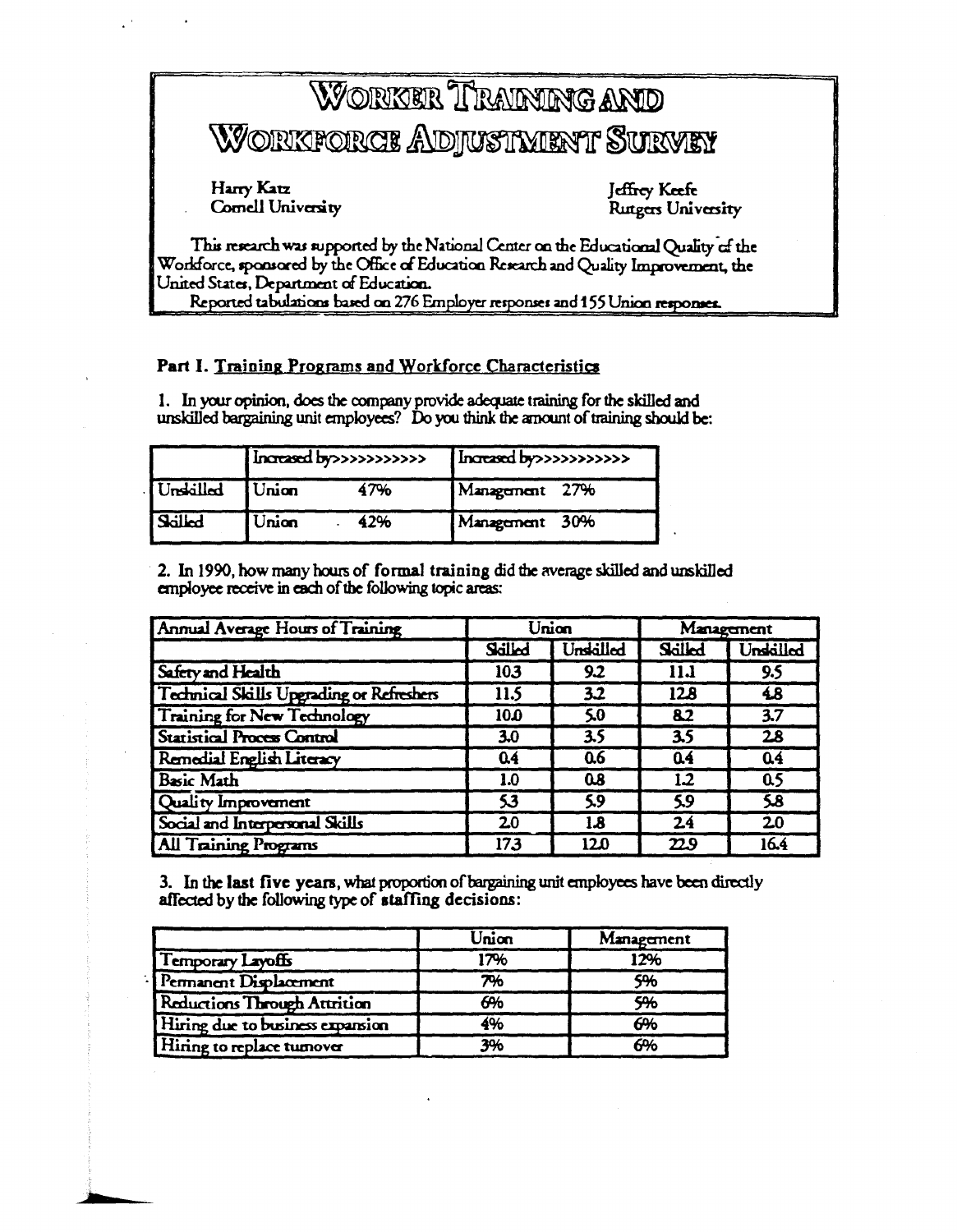#### Part II. Human Resource Changes

The next three questions ask you to compare training activities in 1990 with those that occurred in 1980. We realize that it may be difficult to remember what training activities went on in 1980. Please do the best you can. We only want to know your sense of how 1990 activities compare to those that occurred in 1980.

4. How does the amount of formal training received by the average bargaining unit employee in 1990 compare to what those employees received in 1980 in the following topics:

| <b>Average Training Hours</b>      | >>>>>>>>>>haresed by>>>>>>>>>>> |            |  |
|------------------------------------|---------------------------------|------------|--|
| 1990 Compared to 1980              | Union                           | Management |  |
| Safety and Health                  | 33%                             | 37%        |  |
| <b>Technical Skills Upgrading</b>  | 24%                             | 33%        |  |
| <b>Training for New Technology</b> | 27%                             | 33%        |  |
| <b>Statistical Process Control</b> | 28%                             | 38%        |  |
| Remedial English Literacy          | 6%                              | 9%         |  |
| Basic Math                         | 8%                              | 10%        |  |
| Quality Improvement                | 30%                             | 43%        |  |
| Interpersonal Skills               | 13%                             | 20%        |  |
| All of the above Training          | 22%                             | 33%        |  |

5. How does the amount of formal training received by the average bargaining unit employee in 1990 compare to what those employees received in 1980 in the following topics:

| <b>Average Training Hours</b> | >>>>>>>>>>Increased by>>>>>>>>>>> |            |
|-------------------------------|-----------------------------------|------------|
| 1990 Compared to 1980         | Union                             | Management |
| <b>Communication Skills</b>   | 17%                               | 22%        |
| <b>Time Management</b>        | 12%                               | 9%         |
| <b>Information Management</b> | 13%                               | 16%        |
| Team Building                 | 26%                               | 35%        |
| Problem Solving               | 22%                               | 30%        |
| Quality Circles               | 18%                               | 24%        |
| Employee Involvement          | 30%                               | 42%        |
| <b>Career Development</b>     | 9%                                | 11%        |
| Finance and Cost Control      | 14%                               | 11%        |

6. Adding up all the hours of training provided in the topics in Questions 5 and 6, approximately how many hours of formal training were received by the average bargaining unit employee in 1990 and 1980?

| Union      | $-35.5$ hours 1990 | $19.5 \text{ hours}$ 1980 |
|------------|--------------------|---------------------------|
| Management | $42.5$ hours 1990  | 22.8 hours 1980           |

 $\ddot{\cdot}$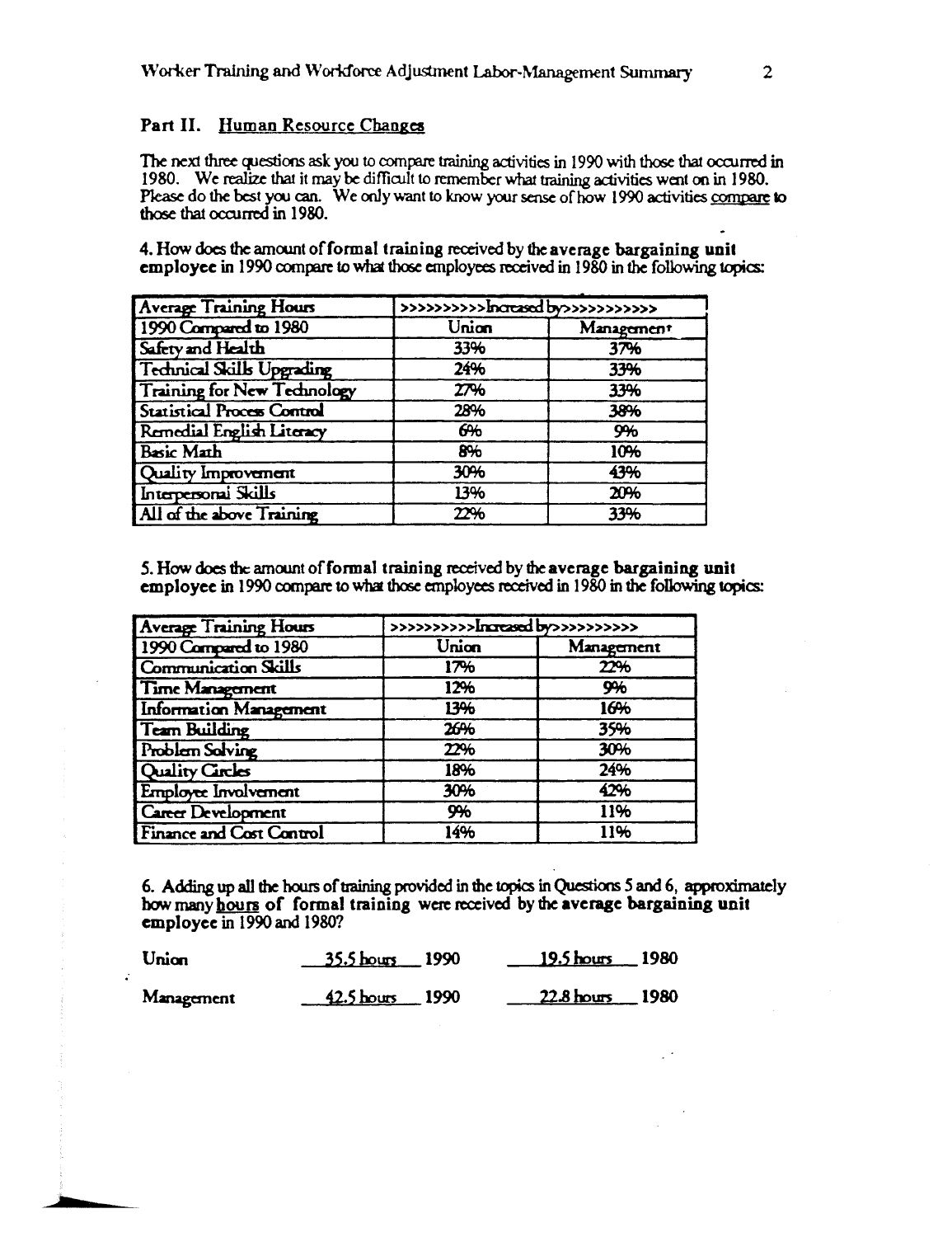7. Currently, how are UNSKILLED employees usually selected for skills training and upgrading. Please rank the importance of the following factors where 1 is the most important and 6 is the least important.

| Management               | Union |                                                                               |
|--------------------------|-------|-------------------------------------------------------------------------------|
| 23                       | 23    | Seniority                                                                     |
| 4.7                      | 4.3   | Pencil and paper test                                                         |
| 4.2                      | 42    | Work sample or simulation                                                     |
| 3.9                      | 3.8   | Performance appraisals                                                        |
| $\overline{\mathbf{26}}$ | 3.4   | Supervisor recommendation or selection                                        |
| $\overline{24}$          | 28    | When new technology or work processes<br>are installed on their existing jobs |

8. Currently, how are SKILLED employees usually selected for skills training and upgrading.<br>Please rank the importance of the following factors where 1 is the most important and 6 is the least important.

| Management      | Unian           |                                                                               |
|-----------------|-----------------|-------------------------------------------------------------------------------|
| 27              | 26              | Seniority                                                                     |
| 47              | 44              | Pencil and paper test                                                         |
| 4.2             | 4.0             | Work sample or simulation                                                     |
| 3.8             | 3.6             | Performance appraisals                                                        |
| $\overline{26}$ | 33              | Supervisor recommendation or selection                                        |
| $\overline{22}$ | $\overline{25}$ | When new technology or work processes<br>are installed on their existing jobs |

#### Part III. Hiring and Training Needs

9. Check the answer that best captures your assessment of the extent of which you expect the company will have difficulty finding qualified workers to hire of each type over the next five years.

| M-MANAGEMENT<br><b>U-UNION</b><br>X-IDENTICAL |                          |                                |                                |                                      |
|-----------------------------------------------|--------------------------|--------------------------------|--------------------------------|--------------------------------------|
|                                               | Will Not<br>Need to Hire | No Trouble<br>Finding<br>Hires | Some<br>Recruiting<br>Problems | Severe<br>Recruiting<br>Difficulties |
| Laborers                                      | $\overline{\text{UM}}$   |                                |                                |                                      |
| Assembly Workers                              | <b>MU</b>                |                                |                                |                                      |
| Production Workers                            | <b>UM</b>                |                                |                                |                                      |
| Semi-skilled Workers                          |                          | <b>UM</b>                      |                                |                                      |
| Electricians                                  |                          | $\overline{\mathbf{X}}$        |                                |                                      |
| Machinists                                    |                          | $\overline{\text{MU}}$         |                                |                                      |
| Other Skilled Trades                          |                          |                                |                                |                                      |
| Clerical Workers                              | U                        | $\overline{\mathbf{M}}$        |                                |                                      |
| Service Workers                               | $\overline{\text{MU}}$   |                                |                                |                                      |
| Technicians                                   |                          | UM                             |                                |                                      |

 $\overline{\mathbf{3}}$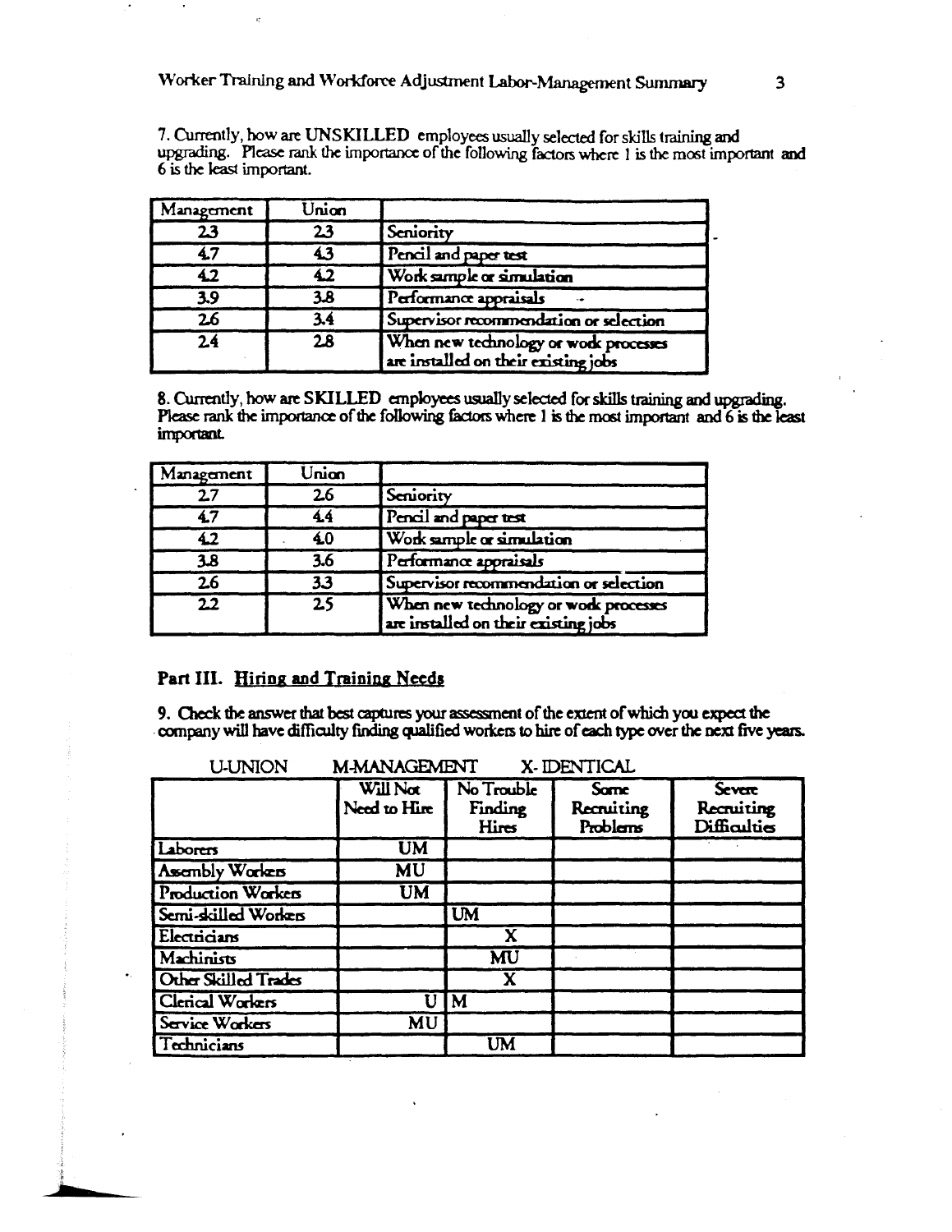#### Part IV. Adjustment Policies and Practices

|                            | Union | Management |
|----------------------------|-------|------------|
| <b>Early Retirement</b>    | 10%   | 10%        |
| Severance Pay              | 8%    | 8%         |
| Job Change to avoid layoff | 8%    | 8%         |
| Relocation to avoid layoff | 596   | 1%         |
| Retraining to avoid layoff | 4%    | 2%         |

10. Since 1980 what proportion of the bargaining unit workforce has been offered the following:

11. Since 1980 what proportion of the bargaining unit workforce has accepted the following:

|                            | Union | Management |
|----------------------------|-------|------------|
| <b>Early Retirement</b>    | 3%    | 4%         |
| Severance Pay              | 1%    | 4%         |
| Job Change to avoid layoff | 6%    | 8%         |
| Relocation to avoid layoff | 3%    | 1%         |
| Retraining to avoid layoff | 3%    | 4%         |

12. Adding up all types of training and education provided by the company to skilled and unskilled employees in the bargaining unit, how much do you estimate the company spent on training and education per employee in 1990? (Please check the appropriate box).

Union \$1025

\$1121 Management

13. When needed skills are not present in the existing workforce, how frequently does the company go to the external labor market to hire already trained and skilled employees rather than upgrade the skills of existing employees?

Union 24%

21% Management

#### V. Work Organization and Personnel Policies

 $14.$ a. Does the company have a tuition assistance program for the bargaining unit workforce?

> Union 83% Management 79%

b. What proportion of the bargaining unit workforce was reimbursed in 1990 for college, vocational education, or other continuing education?

> Union 6% Management 4%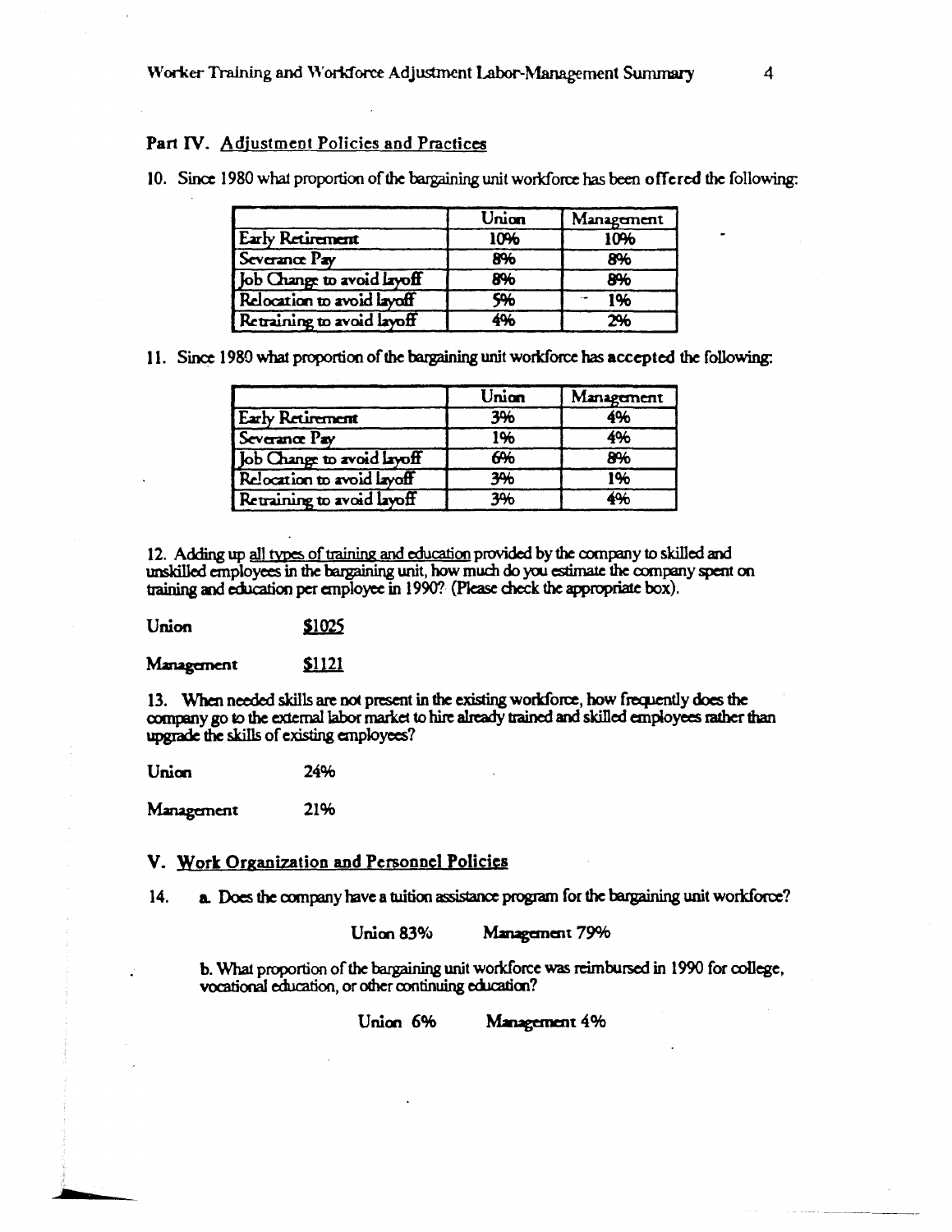|                                      | Union | Management |
|--------------------------------------|-------|------------|
| All-Salaried Pay                     | 4%    | 7%         |
| Knowledge or skill based pay         | 14%   | 13%        |
| Profit Sharing                       | 36%   | 20%        |
| Gainsharing                          | 10%   | 6%         |
| Lump Sum or Bonus Pay                | 39%   | 30%        |
| <b>Incentive Pay</b>                 | 9%    | $-15%$     |
| <b>Cross Training</b>                | 13%   | 17%        |
| <b>Job Rotation</b>                  | 13%   | 10%        |
| Socio-technical systems              | 4%    | 3%         |
| Quality Circles                      | 17%   | 15%        |
| Team Systems                         | 21%   | 21%        |
| Autonomous Work Groups               | 10%   | 5%         |
| Union-Management Committees          | 22%   | 23%        |
| Problem Solving Teams                | 16%   | 20%        |
| <b>Total Quality Teams</b>           | 14%   | 16%        |
| <b>Cellular Manufacturing Groups</b> | 7%    | 4%         |
| Employee Involvement Program         | 26%   | 31%        |
| Quality of Worldife Program          | 18%   | 12%        |

15. What percentage of the bargaining unit employees were covered by the following human resource programs and work practices in 1990:

16. At a typical work site or plant in the bargaining unit how many job classifications for hourly employees were there in 1990 and 1980?

|                         |      | Unian | Management |      |
|-------------------------|------|-------|------------|------|
|                         | 1990 | 1980  | 1990       | 1980 |
| Production Workers      |      |       |            |      |
| Skilled and Maintenance |      |       |            |      |
| Clerical                |      |       |            |      |
| Sales and Service       |      |       |            |      |

17. What was the average hourly wage earned by bergaining unit workers in 1990 and 1980.

|           | Management |        | Union   |              |
|-----------|------------|--------|---------|--------------|
|           | 1990       | 1980   | 1990    | 1980         |
| Salled    | 514.28     | \$9.79 | \$15.26 | \$10.85      |
| Unskilled | \$11.57    | \$8.09 | \$12.78 | <b>S</b> 861 |

18. What have been the bargaining unit's employment levels?

3091 1980 bargaining unit employment

 $\overline{a}$ 

2809 1990 bargaining unit employment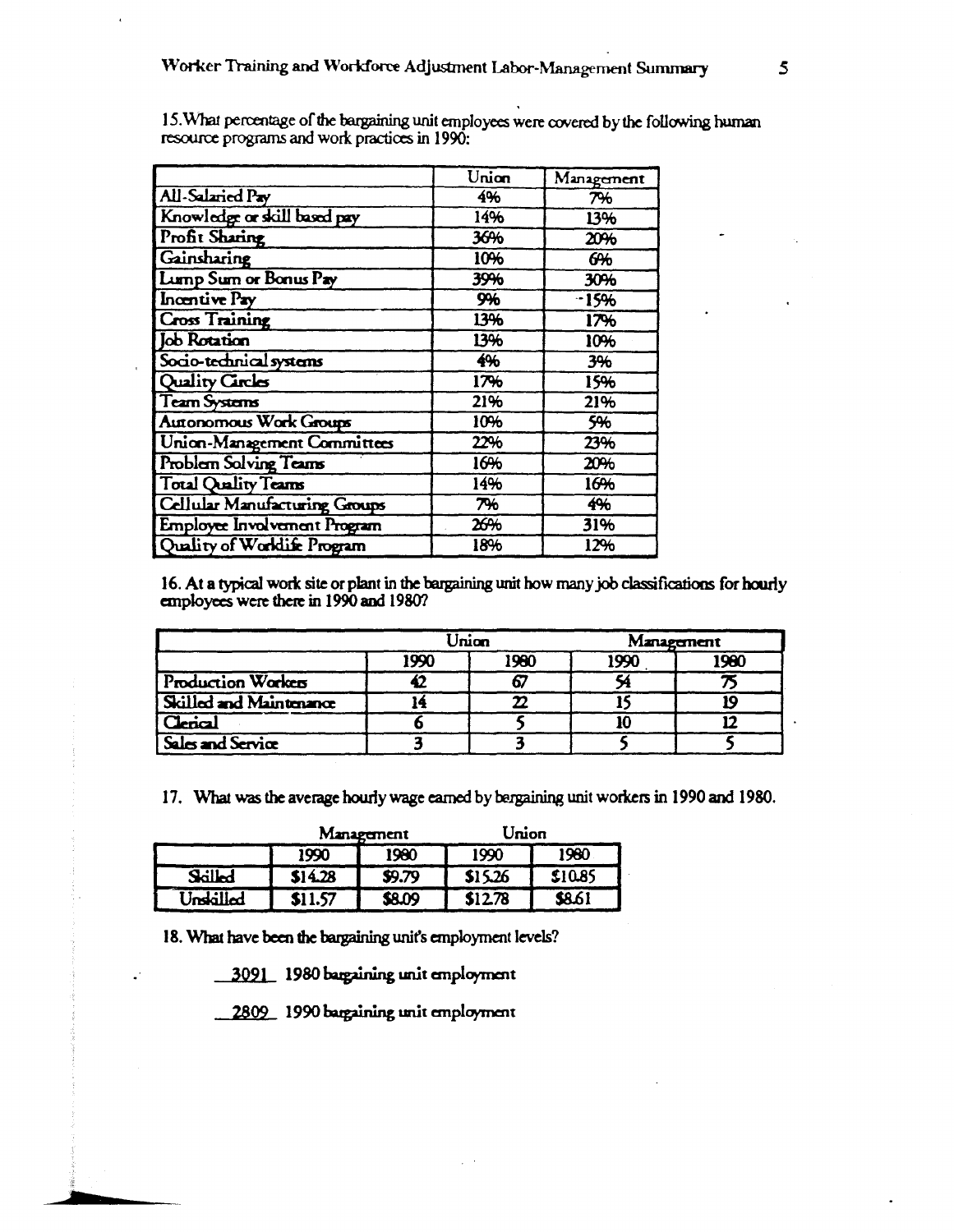|     | Written In   | Negotiated        |                     | <b>Employment Security Provisions</b>                    |
|-----|--------------|-------------------|---------------------|----------------------------------------------------------|
|     | In Contract  | <b>Since 1980</b> |                     |                                                          |
|     | Union Manage |                   | <b>Union Manage</b> |                                                          |
| 93% | 95%          | 30%               | 27%                 | Layoffs by Seniority                                     |
| 94% | 94%          | 31%               | 25%                 | Recall rights based on seniority                         |
| 55% | 36%          | 19%               | 11%                 | Guaranteed minimum work week                             |
| 41% | 22%          | 15%               | 12%                 | Supplemental unemployment benefits (SUB)                 |
| 46% | 44%          | 30%               | 19%                 | Severance Pay                                            |
| 26% | 9%           | 32%               | 15%                 | Commitment to no layoff - transfer and retraining rights |
| 62% | 46%          | 28%               | 23%                 | Interplant transfer provisions                           |
| 31% | 17%          | 27%               | 13%                 | Employee relocation assistance (moving expenses, etc.)   |
| 5%  | 0%           | 5%                | 1%                  | Spouse relocation assistance (job search, etc.)          |
| 42% | 30%          | 44%               | 30%                 | Advance notice on plant closing                          |
| 53% | 46%          | 39%               | 27%                 | Advance notice on sub-contracting                        |
| 16% | 9%           | 12%               | 10%                 | Restrictions on overtime during layoffs                  |
| 25% | 10%          | 30%               | 18%                 | Retraining in the event of permanent layoffs             |
| 13% | 7%           | 24%               | 15%                 | Outplacement assistance for workers on permanent layoff  |
| 27% | 17%          | 40%               | 26%                 | Early retirement incentives to promote force reductions  |

19. Check which of the following issues are addressed by some written language in your current collective bargaining agreement or letters of understanding and indicate whether these issues have been discussed in negotiations at anytime since 1980:

20. Indicate the extent to which the following statements characterize the day to day relationship that existed between union and management officials in 1990 and 1980.

#### **U-UNION** M-MANAGEMENT X-IDENTICAL

a) Both parties show respect for the goals and objectives of the other. **MII** 

| 1990 | Always | Often   | <b>Sometimes</b> | Rarely | Never | 1990 |
|------|--------|---------|------------------|--------|-------|------|
| 1980 | Always | $O$ ien | <b>Sometimes</b> | Rarely | Never | 1980 |

b) Each side suspects the intentions or honesty of the other.  $\overline{\mathbf{r}}$ 

| 1990 | Always | O(m)  | <b>Sometimes</b> | Rarely | Never | 1990 |
|------|--------|-------|------------------|--------|-------|------|
| 1980 | Always | Often | <b>Sometimes</b> | Rarely | Never | 1980 |

c). Both union and management compete for the loyalty of the employees.<br>U  $\,$  M

|      |               | . .<br> |                  |        |       |      |
|------|---------------|---------|------------------|--------|-------|------|
| 1990 | <b>Always</b> | Often   | <b>Sometimes</b> | Rarely | Never | 1990 |
| 1980 | Always        | Often   | Sometimes        | Rarely | Never | 1980 |
|      |               | M       |                  |        |       |      |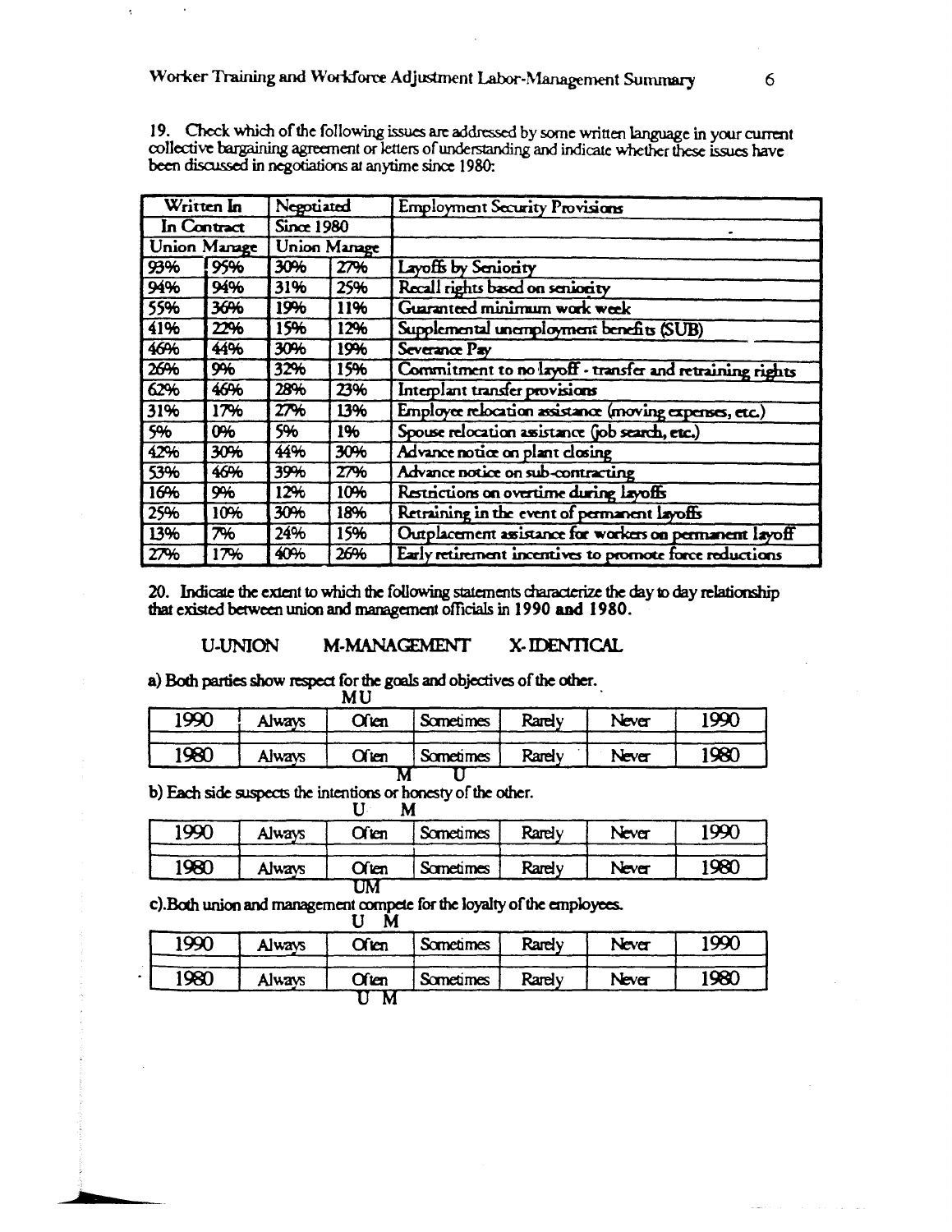d) The union influences management decision-making. X

 $\dot{\phantom{a}}$ 

÷.

| 1990 | Always | Often   | Sometimes | Rarely | Never | 1990 |
|------|--------|---------|-----------|--------|-------|------|
| 1980 | Always | $O$ ten | Sometimes | Rarely | Never | 1980 |
|      |        |         | M.        |        |       |      |

e) When conflicts arise, negotiations between union and management take place with a spirit of cooperation.

|      |        | M U   |                  |        |       |      |
|------|--------|-------|------------------|--------|-------|------|
| 1990 | Always | O(m)  | <b>Sometimes</b> | Rarely | Neva  | 1990 |
| 1980 | Always | Often | <b>Sometimes</b> | Rarely | Never | 1980 |
|      |        |       | M                |        |       |      |

f) Both sides believe that the tactics used by the other are legitimate.

| 1990 | Always | Often | <b>Sometimes</b> | Rarely | Never | 1990 |
|------|--------|-------|------------------|--------|-------|------|
| 1980 | Always | Often | <b>Sometimes</b> | Rarely | Never | 1980 |

g) Union and management officials are friendly to each other.

|      | MU     |       |                  |        |       |      |
|------|--------|-------|------------------|--------|-------|------|
| 1990 | Always | Often | <b>Sometimes</b> | Rarely | Never | 1990 |
| 1980 | Always | Often | <b>Sometimes</b> | Rarely | Never | 1980 |
|      |        | м     |                  |        |       |      |

h) Each side shows understanding of the other's position.  $M$   $I$ <sup>T</sup>

| 1990 | Always        | Often | Sometimes | Rarely | Never | 1990 |
|------|---------------|-------|-----------|--------|-------|------|
| 1980 | <b>Always</b> | Often | Sometimes | Rarely | Never | 1980 |
|      |               | M     |           |        |       |      |

 $\upbeta$ .<br>21. To what extent do the following statements reflect the company's practices in 1990 and 1980 for introducing new technology?

a) Workers or their representatives discuss new technology with management before the final purchase decisions are made: **M** II

| 1990 | Always | Often | <b>Sometimes</b> | Rarely | Never | 1990 |
|------|--------|-------|------------------|--------|-------|------|
| 1980 | Always | Often | <b>Sometimes</b> | Rarely | Never | 1980 |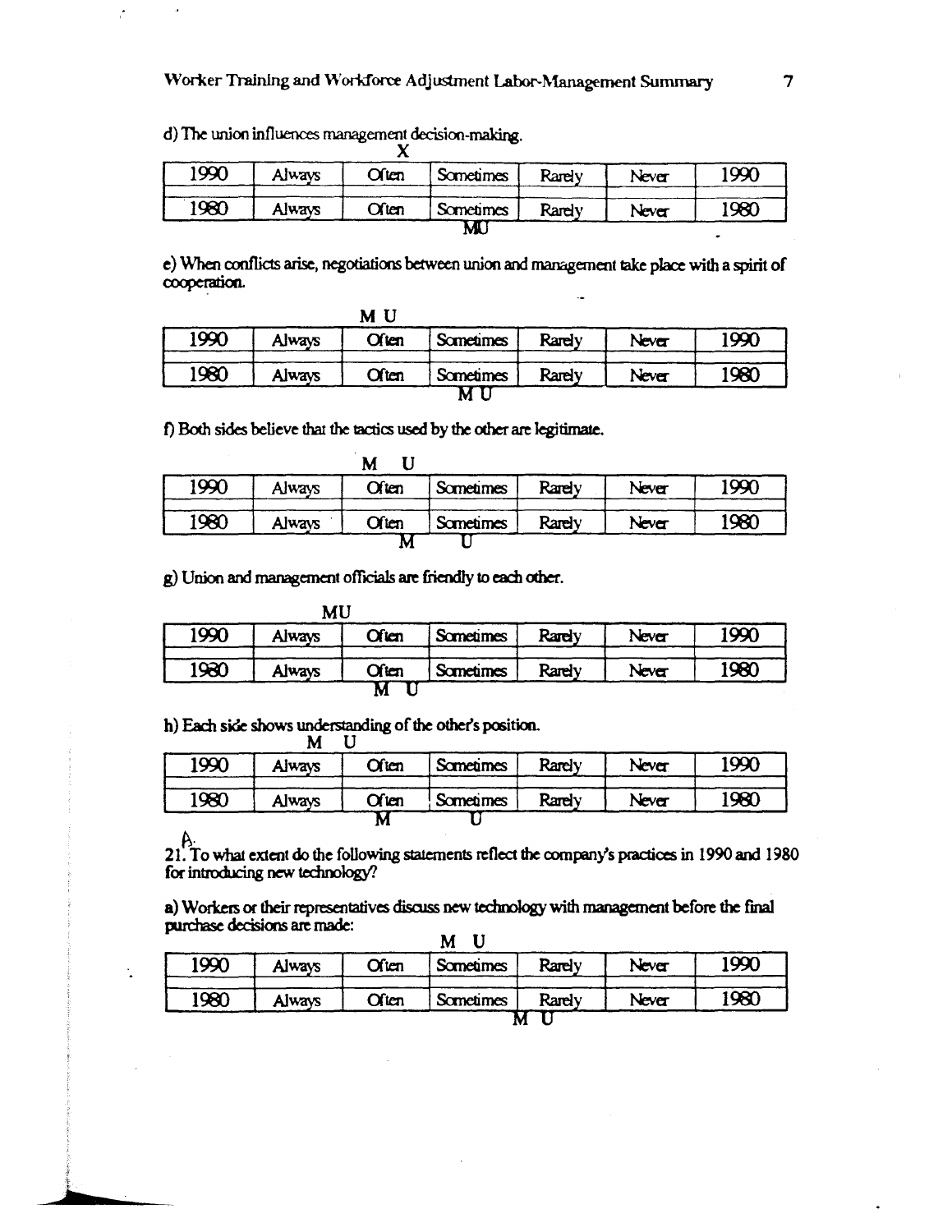b) Workers or their representatives discuss with management how their jobs and duties will be changed by new technology before the final purchase and implementation decisions are made:

|        |         | M                |        |       |      |
|--------|---------|------------------|--------|-------|------|
| Always | $O$ icn | <b>Sometimes</b> | Rarely | Never | 1990 |
|        |         |                  |        |       |      |
| Always | $O$ ien | <b>Sometimes</b> | Rarely | Never | 1980 |
|        |         |                  |        |       |      |
|        |         |                  |        | м     |      |

c) Workers or their representatives participate in planning the implementation of new technology c) Workers or use represented by  $\frac{1}{2}$  and the coordination of employee training:<br>M U

| 1990 | Always | Often | <b>Sometimes</b> | Rarely | Never | 1990 |
|------|--------|-------|------------------|--------|-------|------|
| 1980 | Always | O(m)  | <b>Sometimes</b> | Rarely | Never | 1980 |
|      |        |       |                  |        |       |      |

d) Workers or their representatives are informed about new technology and its impact on jobs prior to its introduction:  $\overline{\phantom{a}}$ TT.

| 1990 | Always | Often | <b>Sometimes</b> | Rarely | Never | 1990 |
|------|--------|-------|------------------|--------|-------|------|
| 1980 | Always | Often | <b>Sometimes</b> | Rarely | Never | 1980 |

Thank you for your help.

Jeffrey H. Keefe Institute of Management and Labor Relations Rutgers University  $P.O.$  Box 231 New Brunswick, NJ 08903  $(908)$  932-1749

Harry Katz **Collective Bargaining Institute ILR** School Cornell University Ithaca, NY 14853

â